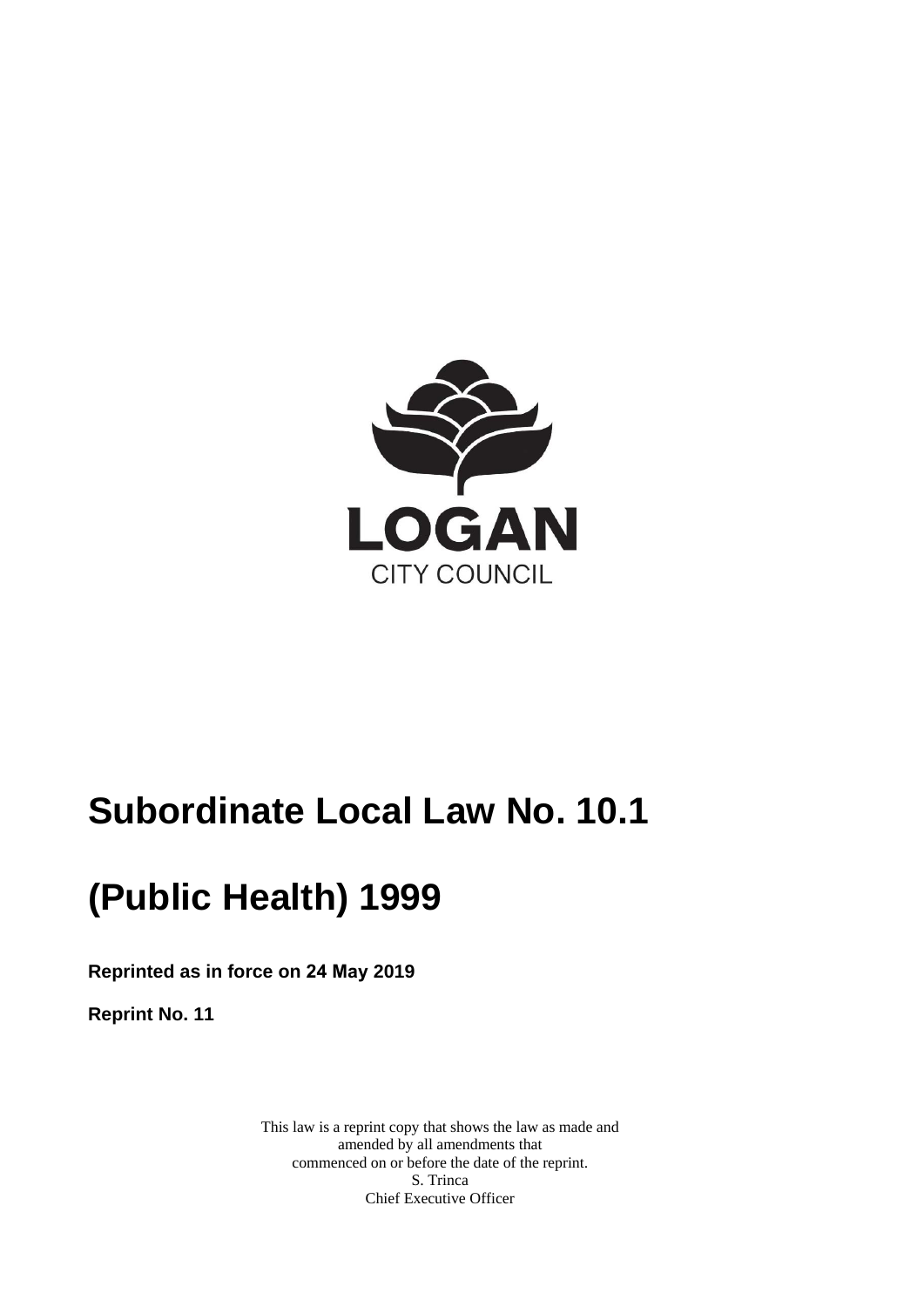

## Subordinate Local Law No. 10.1 (Public Health) 1999

### Contents

| Part 1            |                                                                                  |  |
|-------------------|----------------------------------------------------------------------------------|--|
|                   | 1                                                                                |  |
|                   | 2                                                                                |  |
|                   | 3                                                                                |  |
|                   | 4                                                                                |  |
| Part 2            |                                                                                  |  |
|                   | 5                                                                                |  |
|                   | Open fire requirements for premises with an area of 4000m2 or greater4<br>5A     |  |
| Part 3            |                                                                                  |  |
|                   | 6                                                                                |  |
| Part 4            |                                                                                  |  |
|                   | $\overline{7}$                                                                   |  |
| Part 5            |                                                                                  |  |
|                   | 8                                                                                |  |
| Part 6            |                                                                                  |  |
|                   | 9                                                                                |  |
| Part 7            |                                                                                  |  |
|                   | Retailers that are exempt from implementing a shopping trolley containment<br>10 |  |
|                   | 11                                                                               |  |
| Part 8            |                                                                                  |  |
|                   | 12                                                                               |  |
| Part 9            |                                                                                  |  |
|                   | 13                                                                               |  |
| <b>Schedule 1</b> |                                                                                  |  |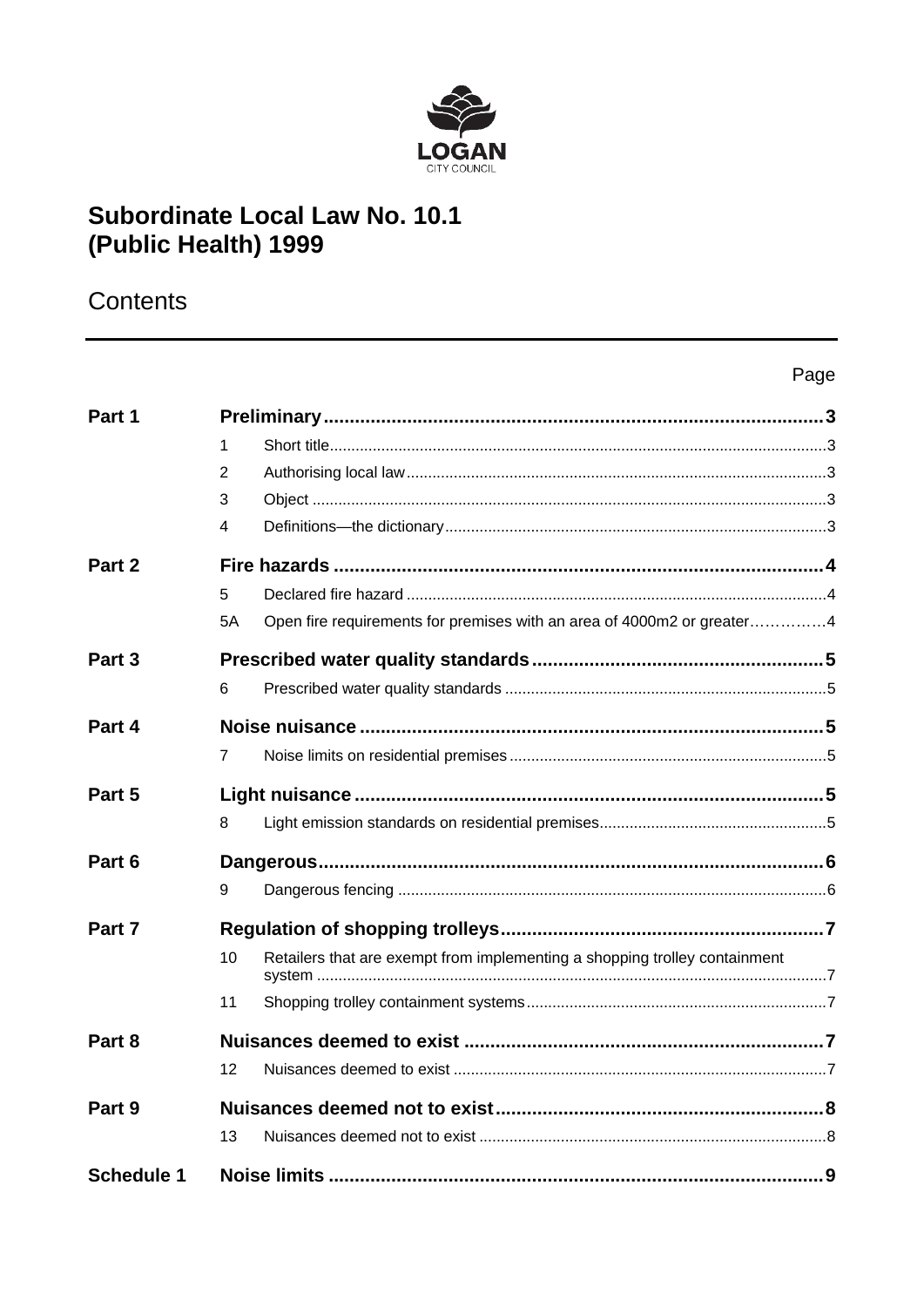|                 | Schedule 2 <u>www.marror.com/marror.com/marror.com/marror.com/marror.ext/1</u> 3 |  |
|-----------------|----------------------------------------------------------------------------------|--|
|                 |                                                                                  |  |
| <b>Endnotes</b> |                                                                                  |  |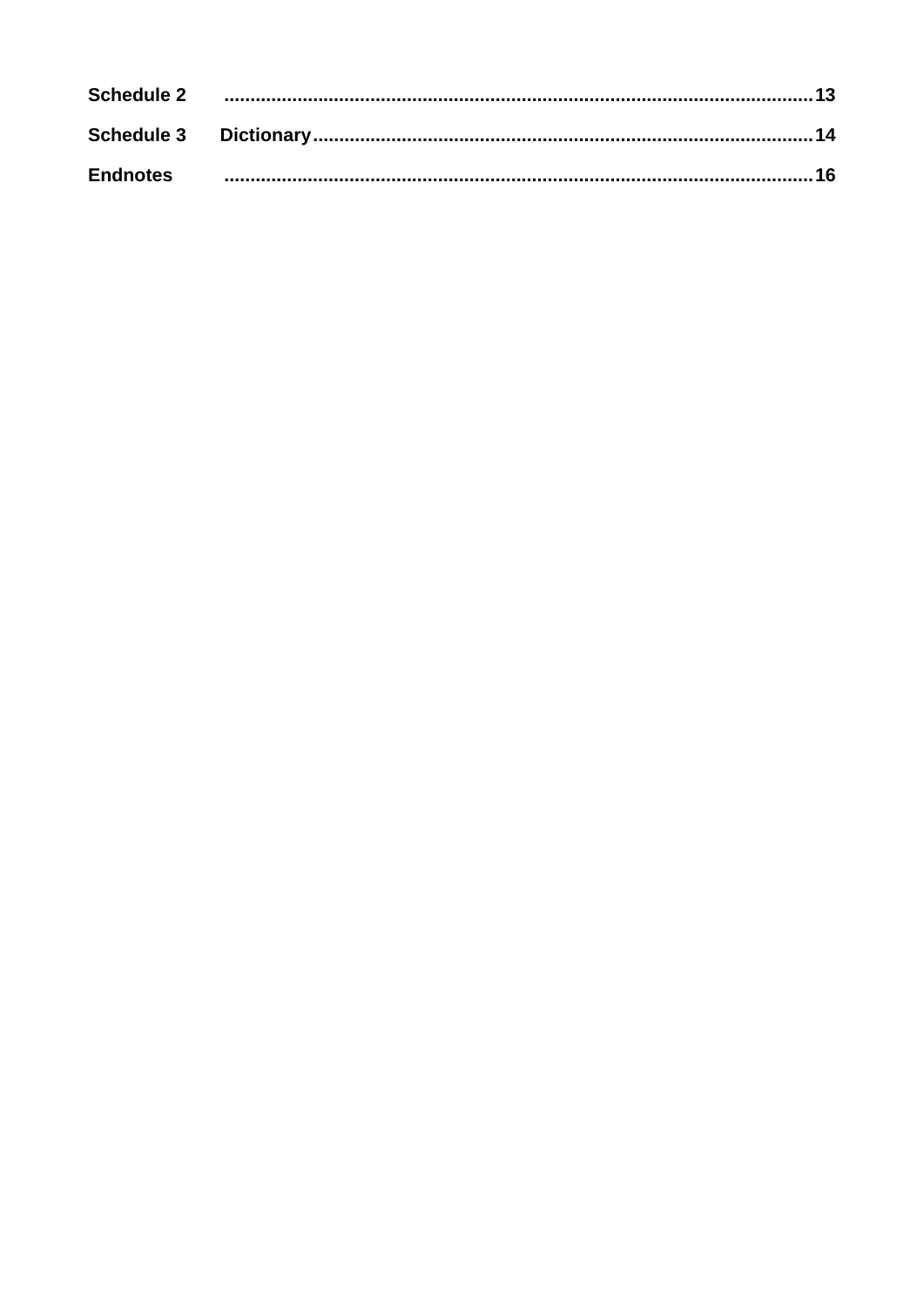### <span id="page-3-0"></span>**Part 1 Preliminary**

#### **1 Short title**

This subordinate local law may be cited as *Subordinate Local Law No. 10.1 (Public Health) 1999*.

#### **2 Authorising local law**

This subordinate local law is made pursuant to *Local Law No. 10 (Public Health) 1999.* 

#### **3 Object**

The object of this subordinate local law is to assist in the implementation of *Local Law No. 10 (Public Health) 1999* by—

- (a) declaring a fire hazard; and
- (b) specifying the water quality standards with which swimming pools must comply; and
- (c) specifying the emission of light constituting a light nuisance; and
- (d) specifying the emission of noise constituting a noise nuisance; and
- (e) specifying a fence as a dangerous fence; and
- (f) specifying retailers that are exempt from implementing shopping trolley containment systems; and
- (g) specifying the requirements of a shopping trolley containment system; and
- (h) specifying acts or omissions in respect of which a nuisance shall be deemed to exist or shall be deemed not to exist.

#### **4 Definitions—the dictionary**

The dictionary in the Schedule (Dictionary) of this subordinate local law defines particular words used in this subordinate local law.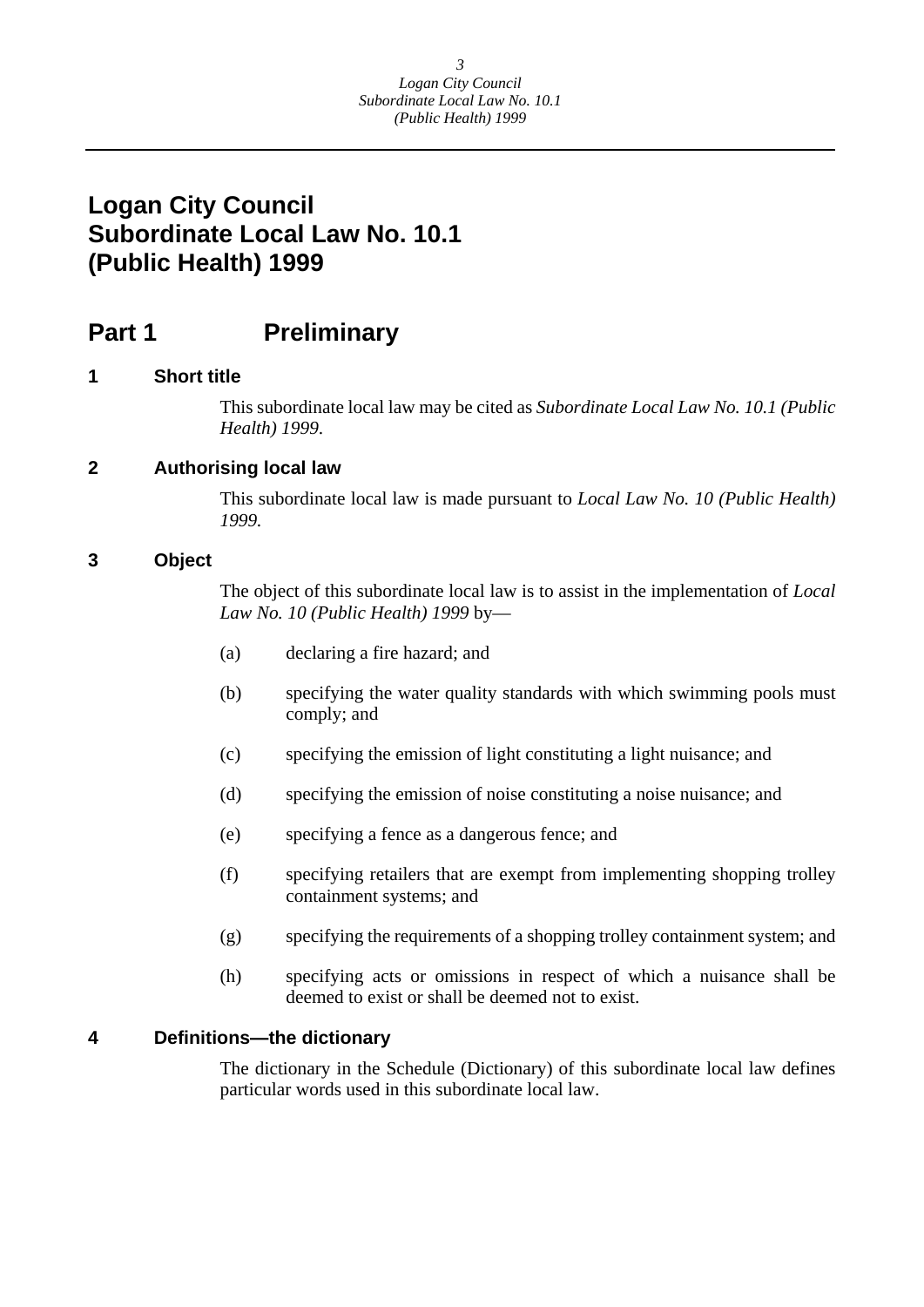### <span id="page-4-0"></span>**Part 2 Fire hazards**

#### **5 Declared fire hazard**

For the purposes of the Schedule (Dictionary) of *Local Law No. 10 (Public Health) 1999,* the following are declared to be fire hazards—

- (a) a substantial accumulation of grass clippings, mulch or compost easily capable of spontaneous combustion; and
- (b) an accumulation of rubber tyres that is easily capable of ignition; and
- (c) a substantial accumulation of vegetation that is easily capable of ignition; and
- (d) an accumulation of live cinders or hot ash that could easily ignite other flammable materials.

 *Example of paragraph (c)—* 

Overgrown grass that is over 450mm in height.

#### **5A Open fire requirements for premises with an area of 4000m2 or greater**

For the purposes of section 6(1)(s)(ii) (Commission of a nuisance) of *Local Law No. 10 (Public Health) 1999*, a fire that has been lit or maintained in the open air on premises with an area of  $4000m<sup>2</sup>$  or greater must comply with the following requirements—

- (a) only clean, dry, non-toxic and combustible material may be used as fuel; and
- (b) only one fire may be lit or maintained in the open air on the premises at any time; and
- (c) appropriate firefighting equipment, which may include water, hoses and pumps must be on the premises at all times; and
- (d) the fire must not be lit before 7 am and must be extinguished by no later than 5 pm on the same day unless the fire is for—
	- (i) cooking food for human consumption in or on a gas, wood or coal fire barbeque, hangi or similar device; or
	- (ii) outdoor heating within an enclosed fireplace or similar device which is constructed so as to prevent the escape of fire or any burning material contained within the device; and
- (e) the fire must not be lit or maintained at any time where the Queensland Fire Danger Rating applicable to the whole of the Logan City Council local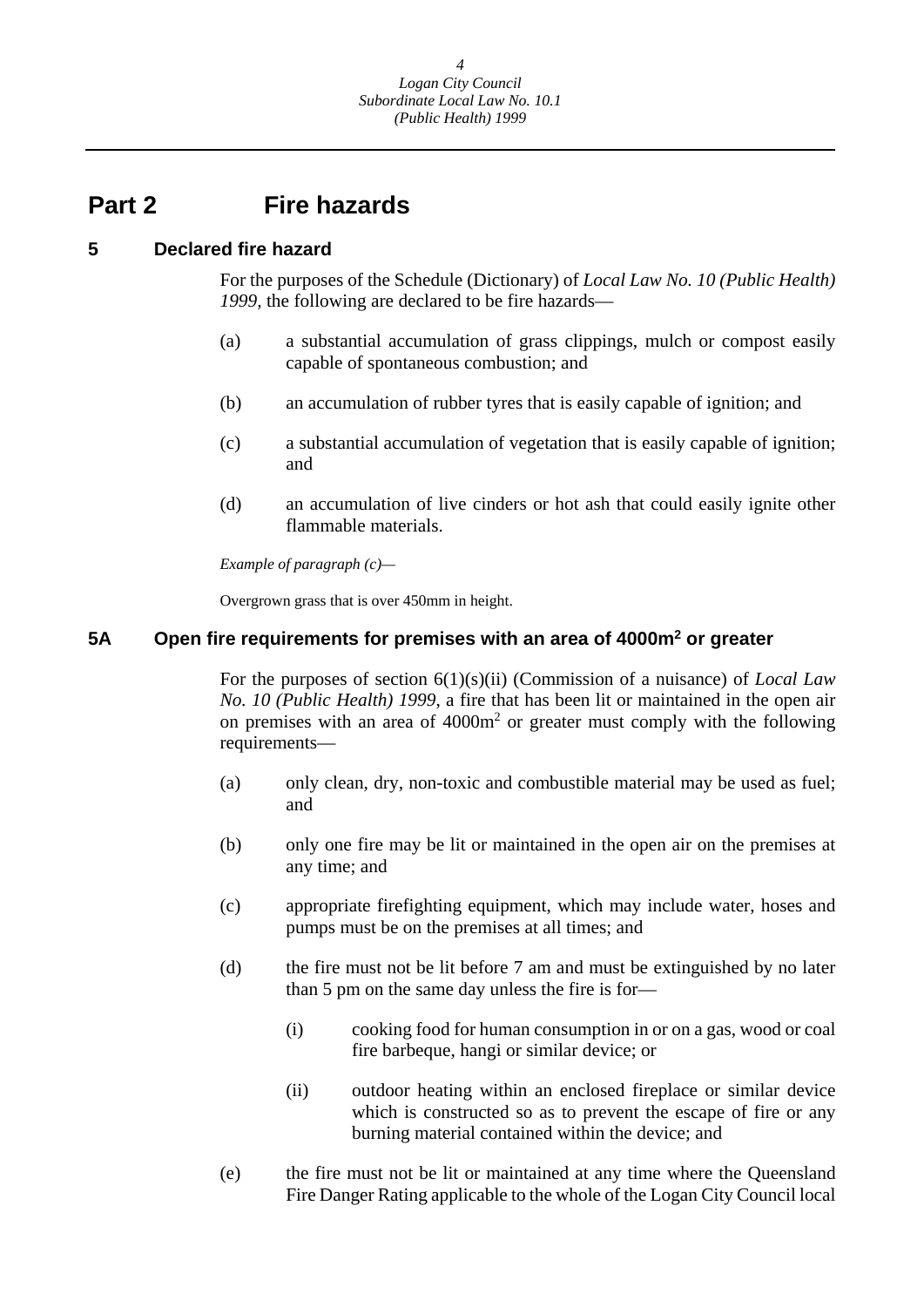government area is at a scale of very high or above; and

- (f) ashes must be thoroughly wet down when a fire is extinguished; and
- (g) the fire must be set back at least 10 metres from any property boundary or building; and
- (h) a person who is not a minor must be in attendance at the fire at all times until the fire is extinguished; and
- (i) the fire must not otherwise cause a nuisance under *Local Law No. 10 (Public Health) 1999* or this subordinate local law.

### **Part 3 Prescribed water quality standards**

#### **6 Prescribed water quality standards**

For the purposes of Schedule (Dictionary) of *Local Law No. 10 (Public Health) 1999*, the prescribed water quality standards for water in a swimming pool are that the water in a swimming pool must—

(a) not be unclean in appearance so as to be unsightly when viewed from outside the premises; and

#### *Example*—

The swimming pool water contains substantial amounts of leaf litter or earthen material or lacks clarity when viewed from outside the premises.

- (b) not be stagnant; and
- (c) be free from the occurrence of substantial amounts of algae.

### **Part 4 Noise nuisance**

#### **7 Noise limits on residential premises**

For the purposes of section 6(1)(j) (Commission of a nuisance) of *Local Law No. 10 (Public Health) 1999*, the noise limits from a residential premises, as measured by an authorised person from an affected building, are the relevant noise limits specified in Schedule 1 (Noise limits).

### **Part 5 Light nuisance**

#### **8 Light emission standards on residential premises**

For the purposes of section 6(1)(b)(i) (Commission of a nuisance) of *Local Law No. 10 (Public Health) 1999*, the light emission standards relevant to the spillage of light from an artificial illumination on a residential premises are those specified in Table 2.1 (Recommended maximum values of light technical parameters for the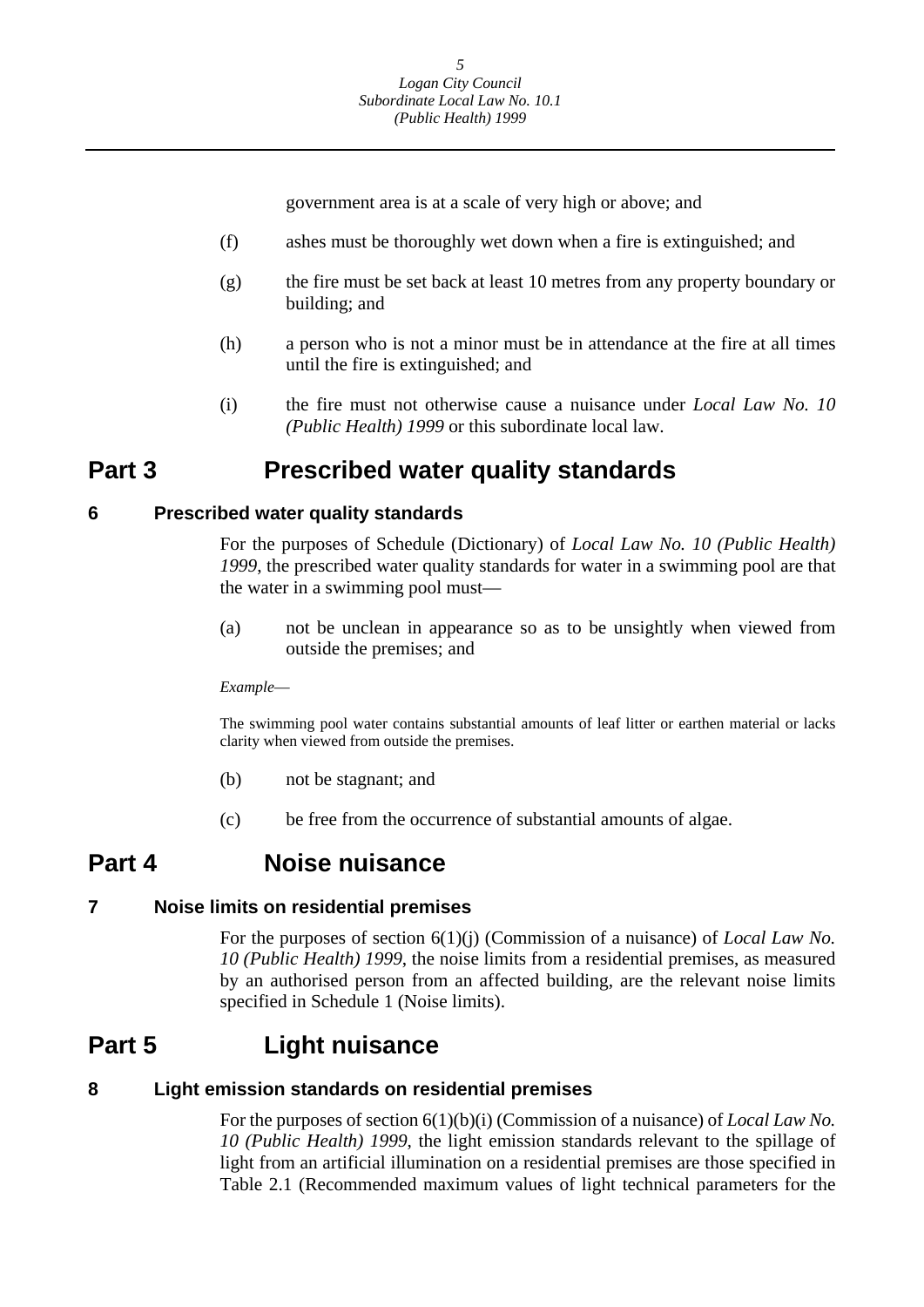control of obtrusive light) of Australian Standard 4282, reproduced in Schedule 2 of this subordinate local law.

### <span id="page-6-0"></span>**Part 6 Dangerous**

#### **9 Dangerous fencing**

- (1) For the purposes of the Schedule (Dictionary) of *Local Law No. 10 (Public Health) 1999,* a barbed wire fence or an electric fence is dangerous fencing if—
	- (a) the barbed wire fence or electric fence is directly abutting a park; and
	- (b) the barbed wire forming part of the barbed wire fence is within 2.0 metres from the ground level of the park; and
	- (c) the electric fence is installed or operated other than in accordance with *AS/NZS 3014:2003 Electrical Installations – Electric Fences*; and
	- (d) the premises on which the barbed wire fence or electric fence is erected is not located in any of the following zones in the planning scheme—
		- (i) the Low density residential zone; or
		- (ii) the Rural residential zone—Cottage rural precinct or Park living precinct; or
		- (iii) the Rural zone—Farming precinct.
- (2) For the purposes of the Schedule (Dictionary) of *Local Law No. 10 (Public Health) 1999*, an electric security fence is dangerous fencing if—
	- (a) the electric security fence is directly abutting a park; and
	- (b) the electric security fence is installed or operated other than in accordance with *AS/NZS 3016:2002 Electrical Installations – Electric Security Fences*; and
	- (c) the premises on which the electric security fence is erected is not located in any of the following zones in the planning scheme—
		- (i) the Centre zone; or
		- (ii) the Community facilities zone; or
		- (iii) the Low impact industry zone; or
		- (iv) the Medium impact industry zone; or
		- (v) the Mixed use zone; or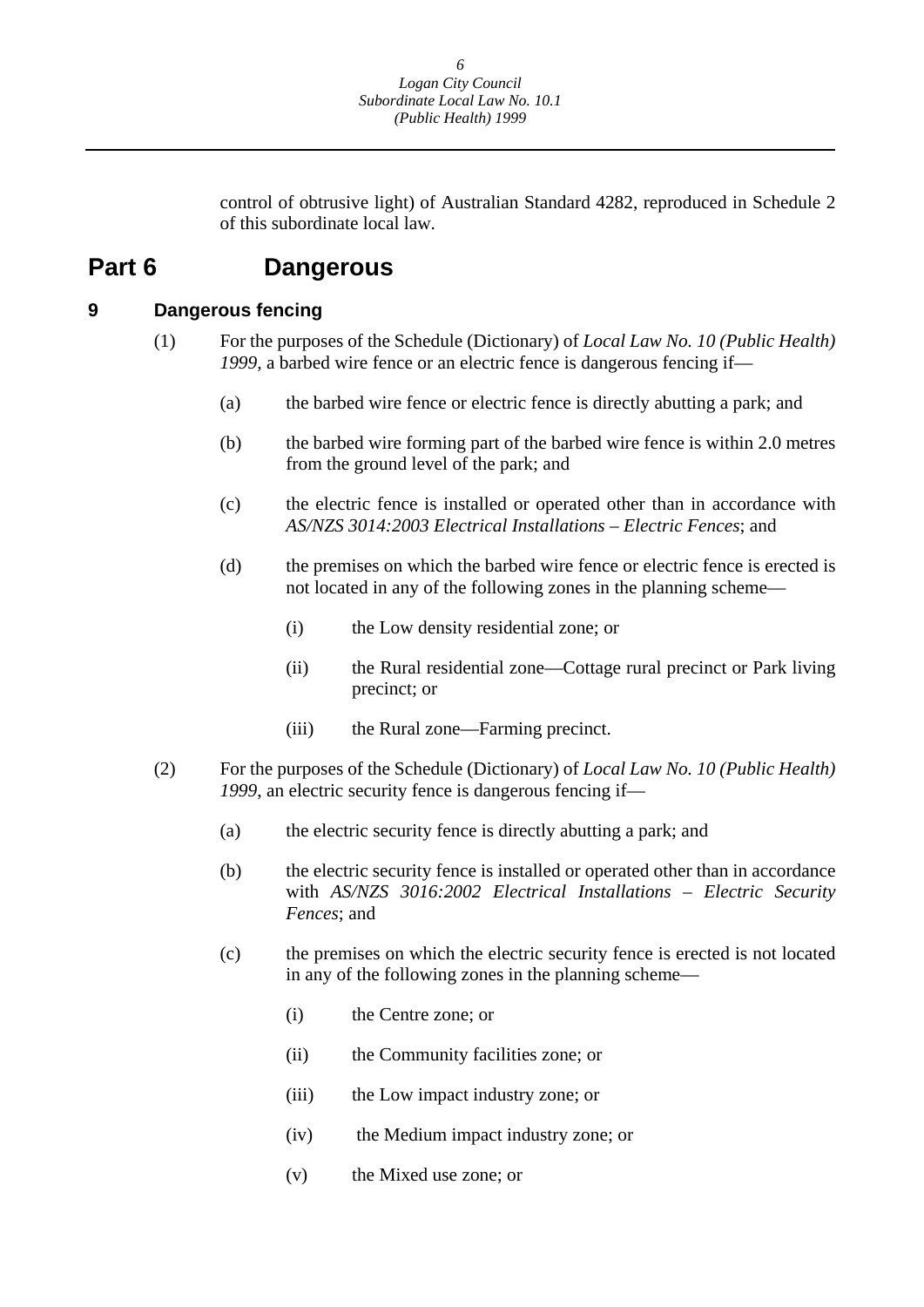- (vi) the Specialised centre zone.
- <span id="page-7-0"></span>(3) For the purposes of the Schedule (Dictionary) of *Local Law No. 10 (Public Health) 1999,* an electric fence is not dangerous fencing if operated as part of animal husbandry, cropping or intensive animal industry as defined in the planning scheme unless the fence is—
	- (a) directly abutting a park; or
	- (b) installed or operated other than in accordance with AS/NZS 3014:2003 Electrical Installations – Electric Fences.

### **Part 7 Regulation of shopping trolleys**

#### **10 Retailers that are exempt from implementing a shopping trolley containment system**

For the purposes of section 13(3) (Shopping trolley containment systems) of *Local Law No. 10 (Public Health) 1999*, a retailer is not required to implement a shopping trolley containment system if—

- (a) the retailer has 25 shopping trolleys or less; or
- (b) the shopping trolley is used to transport goods sold by the retailer that predominantly comprise of timber or hardware or landscape materials or furniture or the like that may damage the coin lock system; or
- (c) the local government makes a resolution to exempt the retailer.

### **11 Shopping trolley containment systems**

For the purposes of the Schedule (Dictionary) of *Local Law No. 10 (Public Health) 1999*, a shopping trolley containment system is—

- (a) a coin or token operated system which provides a refund of the coin or token when the shopping trolley is returned; or
- (b) an effective shopping trolley containment system approved by a resolution of the local government.

### **Part 8 Nuisances deemed to exist**

### **12 Nuisances deemed to exist**

For the purposes of section 6(1)(w) (Commission of a nuisance) of *Local Law No. 10 (Public Health) 1999,* a nuisance shall be deemed to exist if—

- (a) a shopping trolley—
	- (i) is located on a public place; and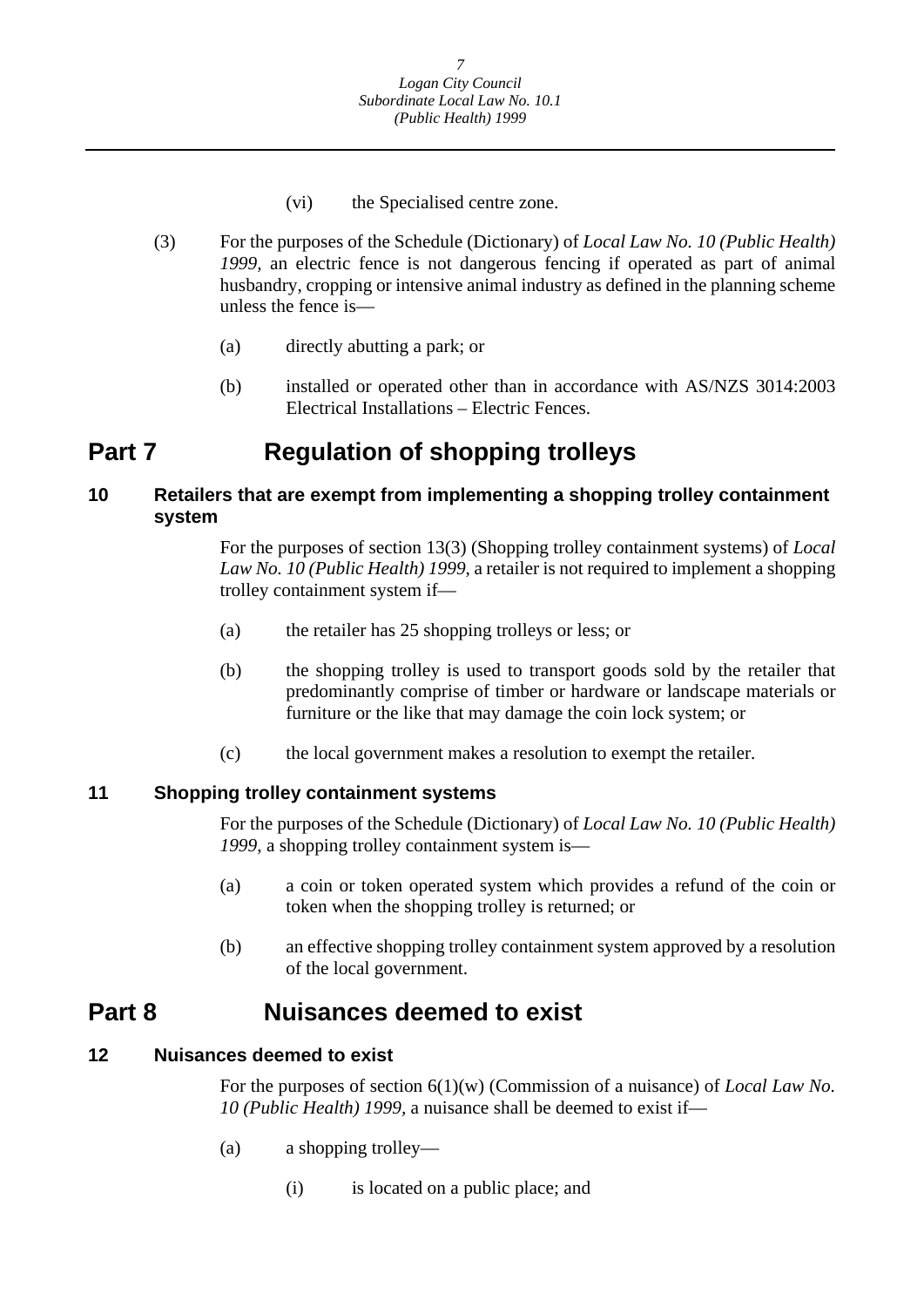- (ii) is unattended; or
- (b) graffiti is placed on private premises so as to be visible from a public place.

### <span id="page-8-0"></span>**Part 9 Nuisances deemed not to exist**

#### **13 Nuisances deemed not to exist**

For the purposes of section 7(b) (Exclusion from liability) of *Local Law No. 10 (Public Health) 1999,* a person does not commit an offence against section 5 (Prohibition of a nuisance) of *Local Law No. 10 (Public Health) 1999* in respect of—

- (a) the placement of materials or objects on a footpath or road if the person has placed the materials or objects on the footpath or the road in accordance with—
	- (i) the local government's directions and schedules for collection of the materials or objects, as part of a dedicated kerbside clean up program entered into by the local government; or
	- (ii) an approval granted under a local law; or

 *Example of paragraph (ii)—* 

A person who has been granted a permit under *Local Law No. 11 (Roads) 1999* to interfere with a local government road by the placement of materials or objects on a footpath or road does not commit a nuisance.

- (b) the keeping of fish, crustaceans or amphibians in a pond or other like water body, including a swimming pool converted to a pond or other like water body, on residential premises, provided they are kept in accordance with—
	- (i) a management plan; or
	- (ii) a permit required under the local government's animal management local laws; or
	- (iii) any requirements of the relevant planning scheme.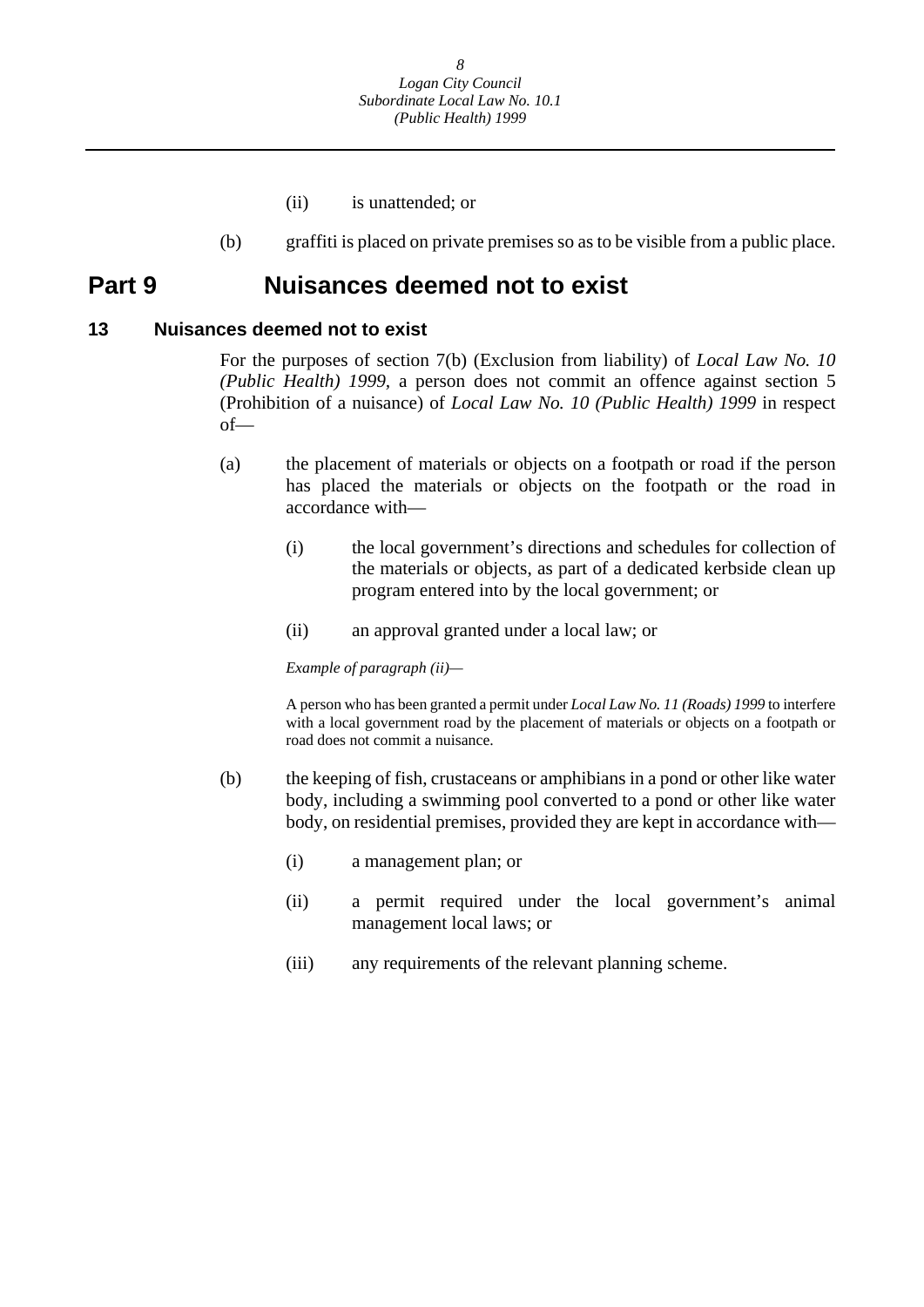### <span id="page-9-0"></span>**Schedule 1 Noise limits**

section 7

#### **1 Building work**

- (1) A person must not carry out building work in a way that makes an audible noise—
	- (a) on a business day or Saturday, before 6:30 am or after 6:30 pm; or
	- (b) on a Sunday or public holiday.
- (2) The reference in subsection (1) to a person carrying out building work—
	- (a) includes a person carrying out building work under an owner-builder permit; and
	- (b) otherwise does not include a person carrying out building work at premises used by the person only for residential purposes.
- (3) For the purpose of subsection (1), *building work* means any of the following—
	- (a) building, repairing, altering, underpinning (whether by vertical or lateral support), moving or demolishing a building;
	- (b) providing air conditioning, drainage, heating, lighting, sewerage, ventilation or water supply for a building;
	- (c) excavating or filling—
		- $(i)$  for, or that is incidental to, an activity mentioned in paragraph  $(a)$ or  $(b)$ ; or
		- (ii) that may adversely affect the stability of a building, whether the excavating or filling is happening on the land on which the building is situated or on adjoining land;
	- (d) supporting (whether vertically or laterally) land for an activity mentioned in paragraph (a) or (b);
	- (e) installing or removing scaffolding.

#### **2 Regulated devices**

- (1) This section applies to—
	- (a) a person carrying out an activity other than building work; and
	- (b) a person carrying out building work, at premises used by the person only for residential purposes, other than under an owner-builder permit.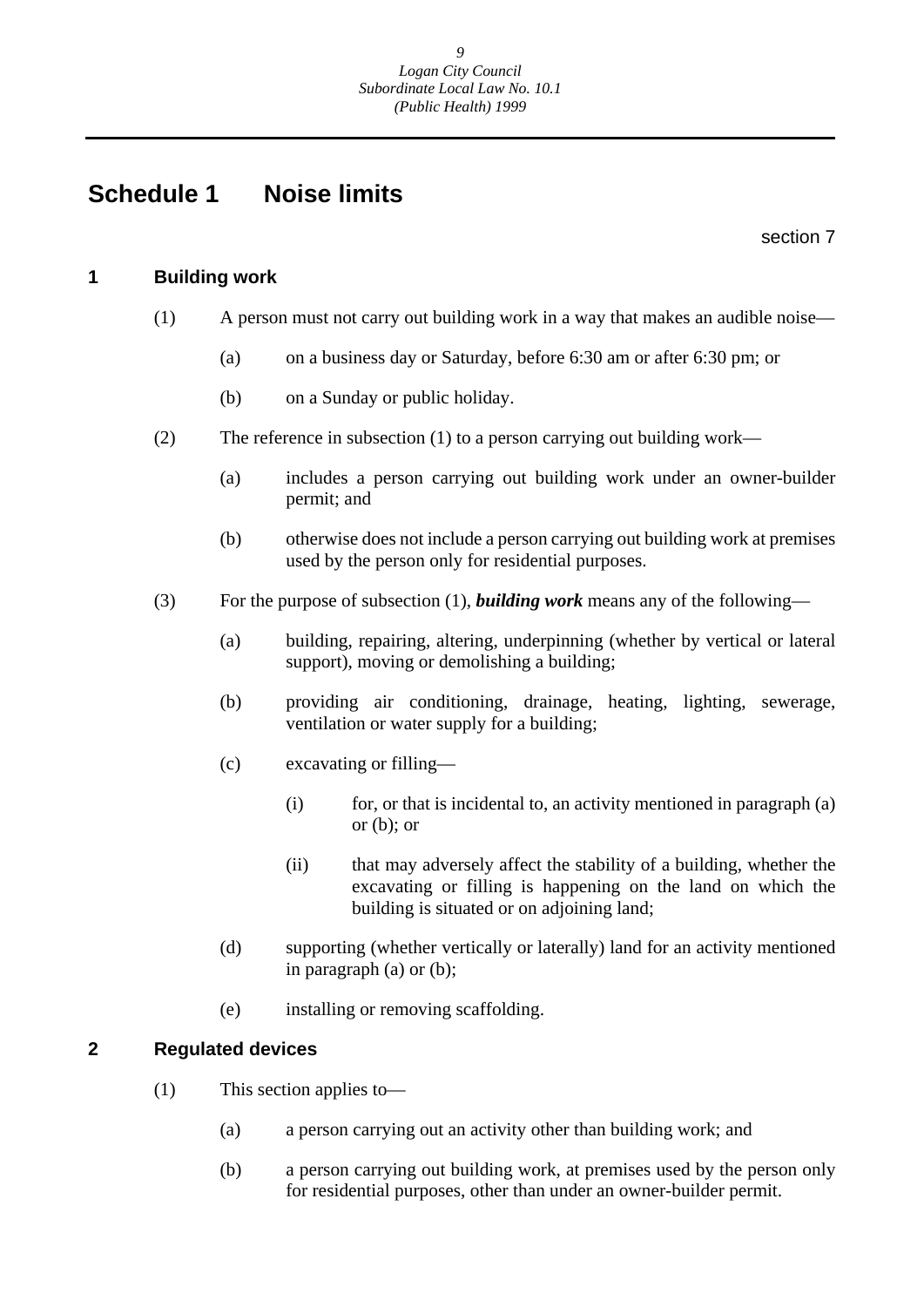- (2) A person must not operate a regulated device in a way that makes an audible noise—
	- (a) on a business day or Saturday, before 7 am or after 7 pm; or
	- (b) on any other day, before 8 am or after 7 pm.
- (3) Subsection (2) does not apply to a person operating a grass-cutter or leaf-blower at a place that is a State-controlled road or a railway under an authority from the occupier of the place.
- (4) Subsection (2)(a) does not apply to a person operating a regulated device at a manual arts facility at an educational institution between 7 pm and 10 pm.
- (5) In this section—

*grass-cutter* means an electrical or mechanical device a function of which is to cut grass.

*Examples*—

brush cutter, edge cutter, lawnmower, ride-on mower, string trimmer

*leaf-blower* means an electrical or mechanical device a function of which is to blow leaves.

*regulated device* means any of the following—

- (a) a compressor;
- (b) a ducted vacuuming system;
- (c) a generator;
- (d) a grass-cutter;
- (e) an impacting tool;
- (f) a leaf-blower;
- (g) a mulcher;
- (h) an oxyacetylene burner;
- (i) an electrical, mechanical or pneumatic power tool;

#### *Examples of a power tool—*

chainsaw, drill, electric grinder or sander, electric welder, nail gun

(j) domestic cleaning equipment.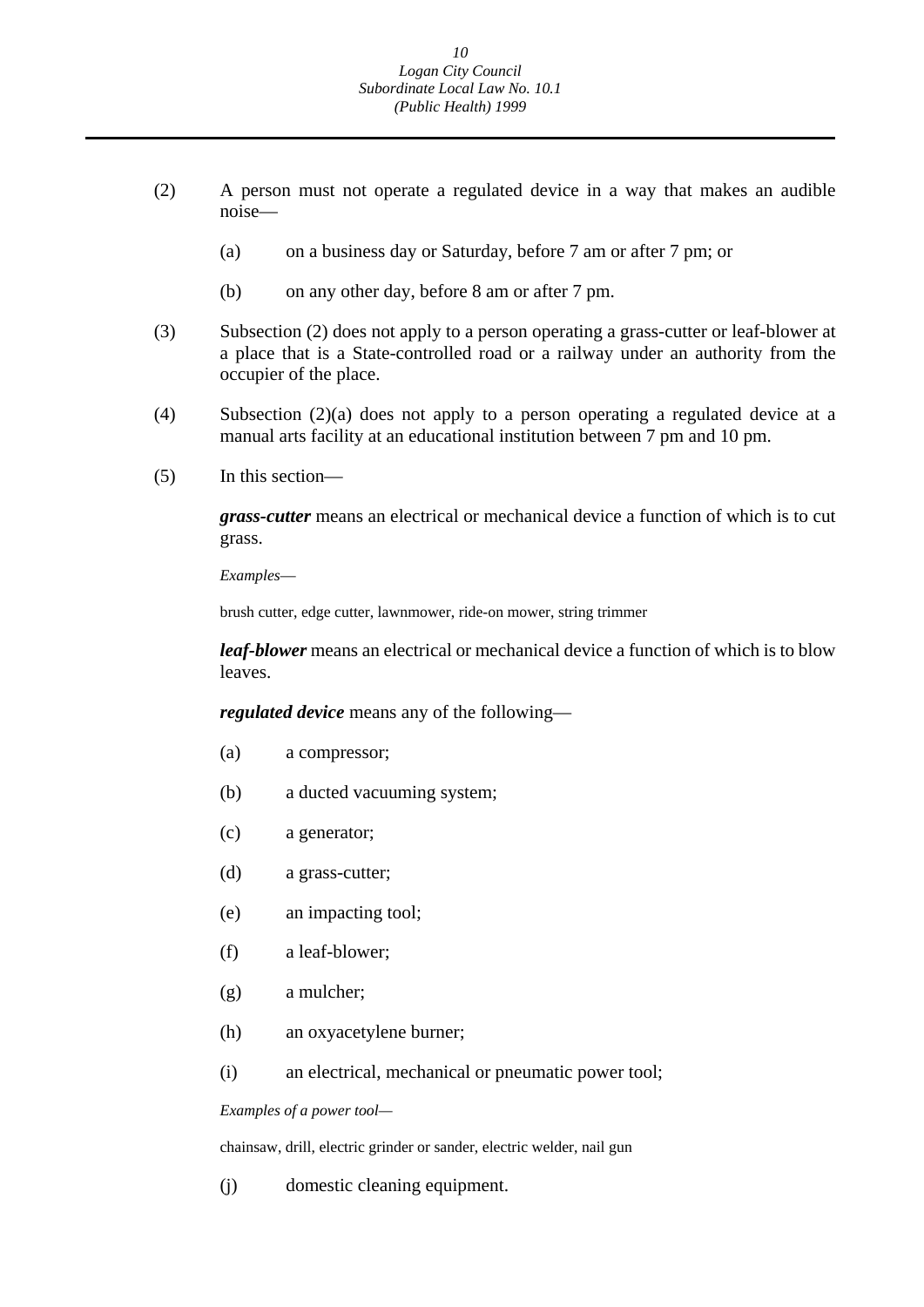#### **3 Pumps**

- (1) This section applies to premises at or for which there is a pump.
- (2) An occupier of the premises must not use, or permit the use of, the pump on any day—
	- (a) before 7 am, if it makes an audible noise; or
	- (b) from 7 am to 7 pm, if it makes a noise of more than 5dB(A) above the background level; or
	- (c) from 7 pm to 10 pm, if it makes a noise of more than 3dB(A) above the background level; or
	- (d) after 10 pm, if it makes an audible noise.
- (3) Subsection  $(2)(a)$ , (c) and (d) do not apply to a noise made at an educational institution, that is not more than 5dB(A) above the background level.
- (4) In this section—

*pump*—

(a) means an electrical, mechanical or pneumatic pump; and

*Examples*—

liquid pump, air pump, heat pump

(b) includes a swimming pool pump and a spa blower.

### **4 Air cooling/heating device**

- (1) This section applies to premises at or for which there is an air cooling/heating device.
- (2) An occupier of the premises must not use, or permit the use of, the device on any day—
	- (a) before 7 am, if it makes a noise of more than 3dB(A) above the background level; or
	- (b) from 7 am to 10 pm, if it makes a noise of more than 5dB(A) above the background level; or
	- (c) after 10 pm, if it makes a noise of more than 3dB(A) above the background level.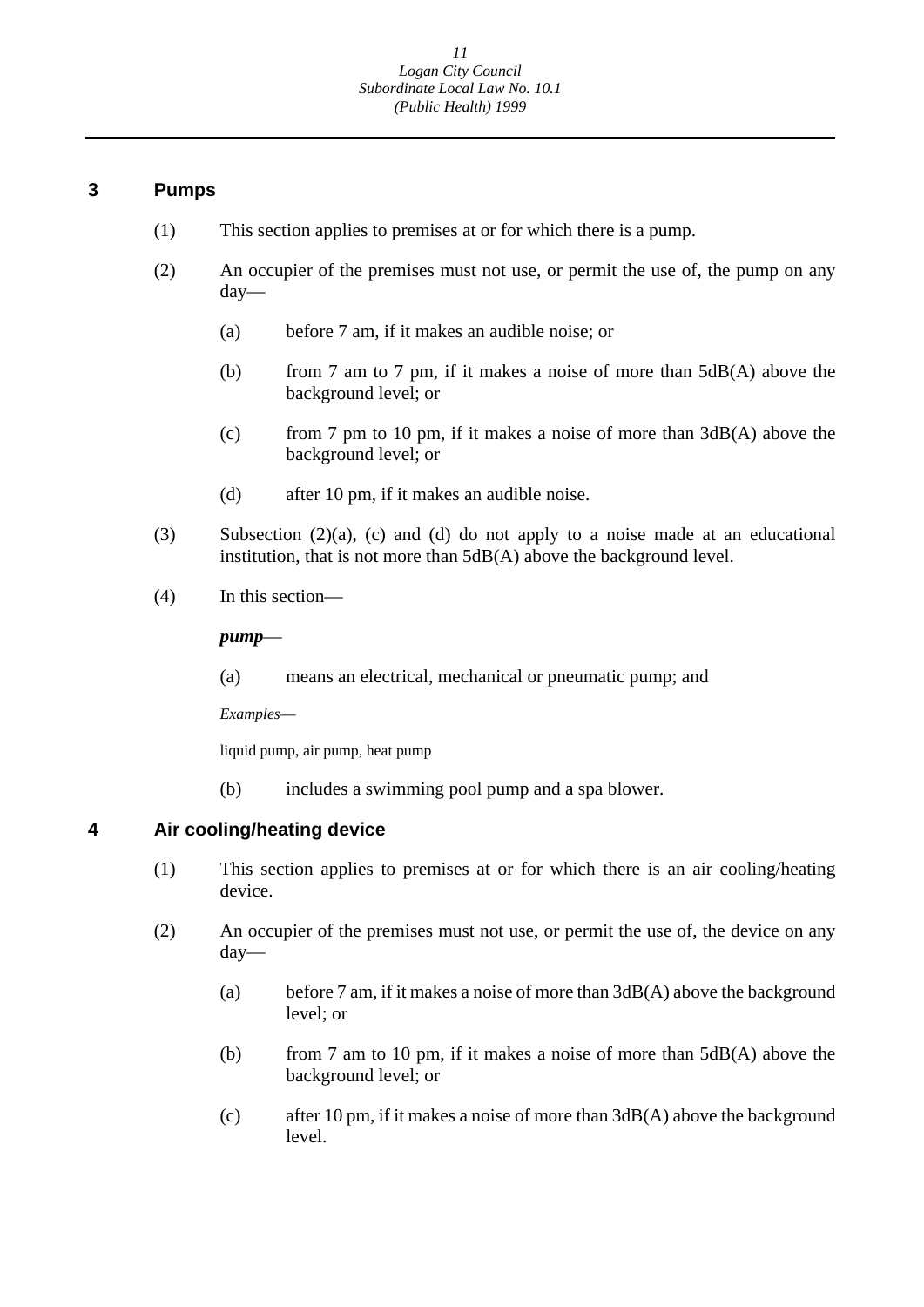### **5 Refrigeration equipment**

- (1) This section applies to a person who is—
	- (a) an occupier of premises at or for which there is plant or equipment for refrigeration (*refrigeration equipment*); or
	- (b) an owner of refrigeration equipment that is on or in a vehicle, other than a vehicle used or to be used on a railway.
- (2) The person must not use, or permit the use of, the refrigeration equipment on any day—
	- (a) before 7 am, if it makes a noise of more than 3dB(A) above the background level; or
	- (b) from 7 am to 10 pm, if it makes a noise of more than 5dB(A) above the background level; or
	- (c) after 10 pm, if it makes a noise of more than 3dB(A) above the background level.
- (3) In this section—

*refrigeration equipment* means a refrigerator plant including a refrigeration plant on a vehicle; and

*vehicle* includes a trailer.

#### **6 Operating power boat engine at premises**

- (1) A person must not operate, or permit the operation of, a power boat engine at premises in a way that makes audible noise—
	- (a) on a business day or Saturday, before 7 am or after 7 pm; or
	- (b) on any other day, before 8 am or after 6.30 pm.
- (2) In this section—

*operate*, a power boat engine, includes flushing the engine.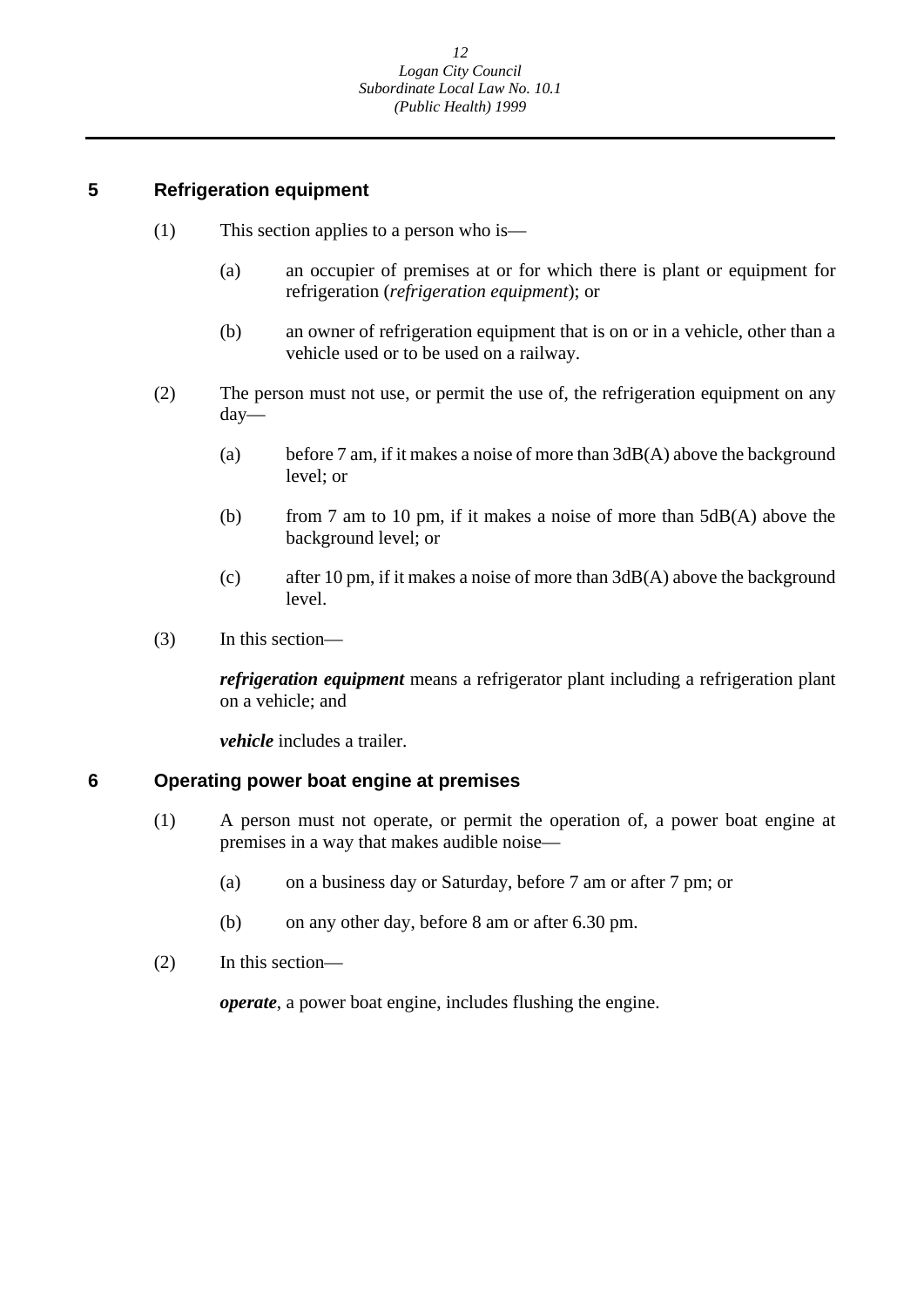<span id="page-13-0"></span>**Schedule 2** 

section 8

#### TABLE 2.1

#### RECOMMENDED MAXIMUM VALUES OF LIGHT TECHNICAL PARAMETERS FOR THE CONTROL OF OBTRUSIVE LIGHT

(See Clause 2.7)

| $\mathbf{1}$                                                  | $\overline{c}$                                                                                                                                                                                                                                                                                                                                                                                                                                                                                    | 3                                                                                                                                                                                                                     | 4                                                                         | 5.                                                              |
|---------------------------------------------------------------|---------------------------------------------------------------------------------------------------------------------------------------------------------------------------------------------------------------------------------------------------------------------------------------------------------------------------------------------------------------------------------------------------------------------------------------------------------------------------------------------------|-----------------------------------------------------------------------------------------------------------------------------------------------------------------------------------------------------------------------|---------------------------------------------------------------------------|-----------------------------------------------------------------|
|                                                               |                                                                                                                                                                                                                                                                                                                                                                                                                                                                                                   | Recommended maximum values                                                                                                                                                                                            |                                                                           |                                                                 |
| Light<br>technical                                            | Application or calculation conditions<br>(see also Figure 2.1 and Section 5)                                                                                                                                                                                                                                                                                                                                                                                                                      | In commercial<br>areas or at<br>boundary of                                                                                                                                                                           | <b>Residential areas</b>                                                  |                                                                 |
| parameter                                                     |                                                                                                                                                                                                                                                                                                                                                                                                                                                                                                   | commercial<br>and residential<br>areas*                                                                                                                                                                               | Light<br>surrounds+                                                       | Dark<br>surrounds±                                              |
| Illuminance<br>in vertical<br>plane<br>$(E_v)$                | Pre-curfew:<br>Limits apply at relevant boundaries of nearby<br>residential properties, in a vertical plane<br>parallel to the relevant boundary, to a height<br>commensurate with the height of the<br>potentially affected dwellings. Values given<br>are for the direct component of illuminance                                                                                                                                                                                               | $25 \text{lx}$                                                                                                                                                                                                        | $10 \text{lx}$                                                            | $10 \text{lx}$                                                  |
|                                                               | Curfewed hours:<br>Limits apply in the plane of the windows of<br>habitable rooms of dwellings on nearby<br>residential properties. In the absence of<br>development (i.e. vacant allotment), the limits<br>apply on the potentially affected property, in a<br>vertical plane parallel to the relevant<br>boundary, at the minimum setback permitted<br>for a dwelling, to a height commensurate with<br>land use zoning provisions. Values given are<br>for the direct component of illuminance | $4$ $1x$                                                                                                                                                                                                              | 2 <sub>1x</sub>                                                           | $1$ $1x$                                                        |
| Luminous<br>intensity<br>emitted by<br>luminaires<br>$\Omega$ | Pre-curfew:<br>Limits apply to each luminaire (irrespective of<br>the number on a head frame) in the principal<br>plane, for all angles at and above the control<br>direction, when aimed in accordance with the<br>installation design                                                                                                                                                                                                                                                           | Limits as determined from Table 2.2.<br>Alternatively, the limits and method of assessment<br>associated with curfewed hours may be applied, at<br>the discretion of the designer (see Clauses 2.7.1<br>and $2.7.2$ ) |                                                                           |                                                                 |
|                                                               | Curfewed hours:<br>Limits apply in directions where views of<br>bright surfaces of luminaires are likely to be<br>troublesome to residents, from positions where<br>such views are likely to be maintained, i.e. not<br>where momentary or short-term viewing is<br>involved                                                                                                                                                                                                                      | 2 500 cd                                                                                                                                                                                                              | 1 000 cd                                                                  | 500 cd                                                          |
| Threshold<br>increment<br>(TI)                                | Limits apply at all times where users of<br>transport systems are subject to a reduction in<br>the ability to see essential information. Values<br>given are for relevant positions and viewing<br>directions in the path of travel                                                                                                                                                                                                                                                               | 20% based on<br>adaptation<br>luminance (L)<br>of 10 $cd/m2$                                                                                                                                                          | 20% based on<br>adaptation<br>luminance $(L)$<br>of $1$ cd/m <sup>2</sup> | 20% based on<br>adaptation<br>luminance $(L)$<br>of 0.1 $cd/m2$ |

\* Applies to residential accommodation in commercial areas or at the boundary between commercial and residential areas. The term 'commercial' is used as a generic description for zoning which provides for urban uses other than residential.

† Where the affected property abuts roads that are lit to Category V5 or higher in accordance with AS/NZS 1158.1.1.

# Where the affected property abuts roads that are lit to Category B1 or lower in accordance with AS 1158.1, or where there is no lighting.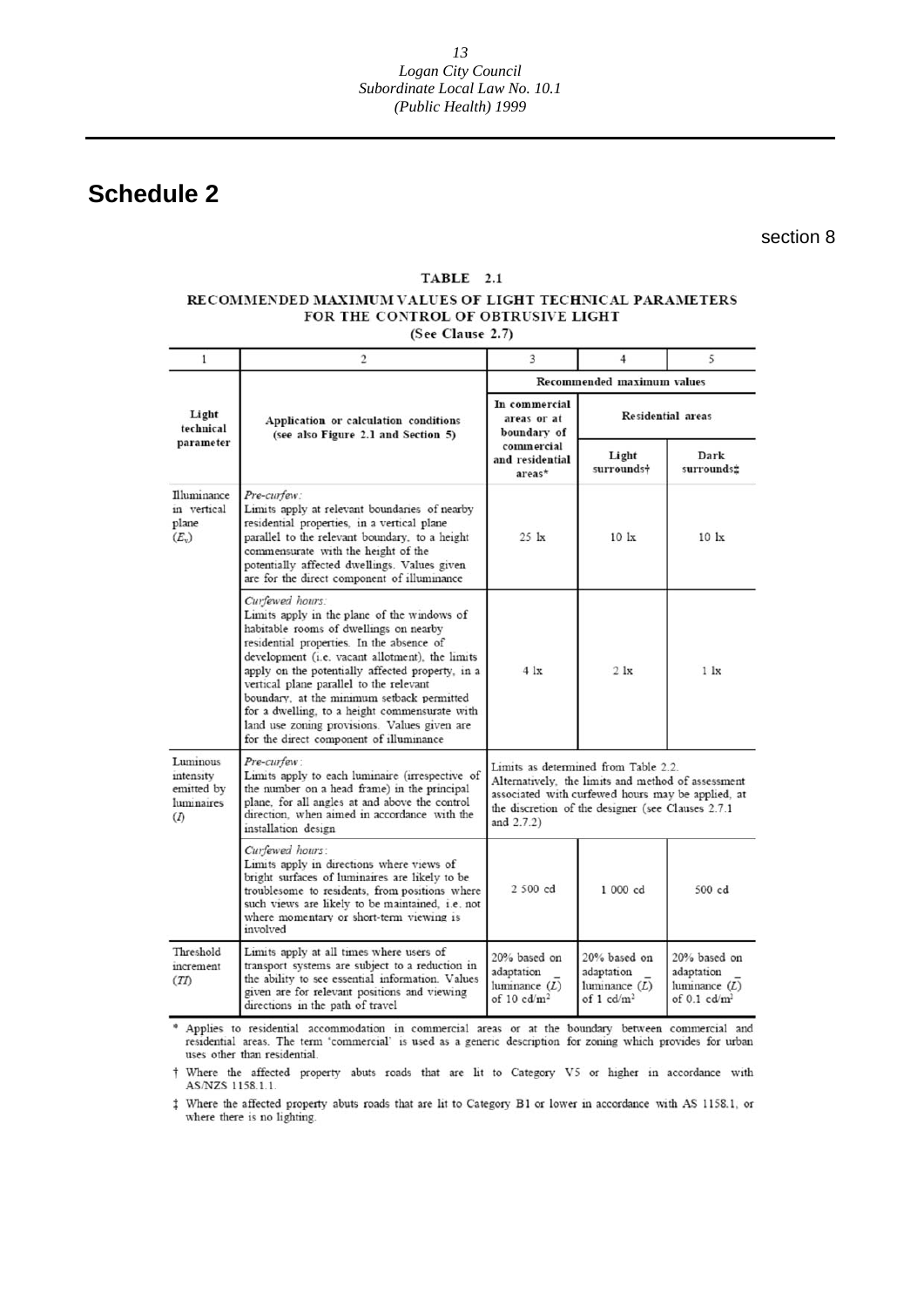### <span id="page-14-0"></span>**Schedule 3 Dictionary**

section 4

*affected building* has the meaning given in the *Environmental Protection Act 1994*.

*air cooling/heating device* means an air conditioner, heating equipment (including central heating and hot water systems), ventilation equipment or exhaust equipment.

*AS* means an Australian/New Zealand Standard issued or approved by the Council of Standards Australia and the Council of Standards New Zealand.

*audible noise* means noise that can be clearly heard by an individual who is an occupier of a building. An individual is taken to be able to clearly hear a noise if he or she can hear the noise from the part of the building occupied by the individual that is most exposed to the noise.

*background level* has the meaning given in the *Environmental Protection Act 1994*.

*building work* has the meaning given in the *Planning Act 2016*.

*curfewed hours* in relation to Schedule 2, Table 2.1 means the hours between 11pm and 6am.

*domestic cleaning equipment* means a domestic vacuum cleaner (including an in-built vacuum cleaning system), washing machine or clothes dryer.

*electric fence* means a fence as defined in AS/NZS 3014:2003.

*electric security fence* means a fence as defined in AS/NZS 3016:2002.

*graffiti* means destruction, damage or defacement of a surface without the consent of the owner of the premises caused by—

- (a) spraying, writing, drawing, marking or otherwise applying paint or another marking; or
- (b) scratching or etching.

*light emission standards* means the standards set out in section 8 (Light emission standards on residential premises) of this subordinate local law.

*local government area* has the meaning given in the *Local Government Act 2009*.

*minor* has the meaning given in Schedule 1 (Meaning of commonly used words and expressions) of the *Acts Interpretation Act 1954*.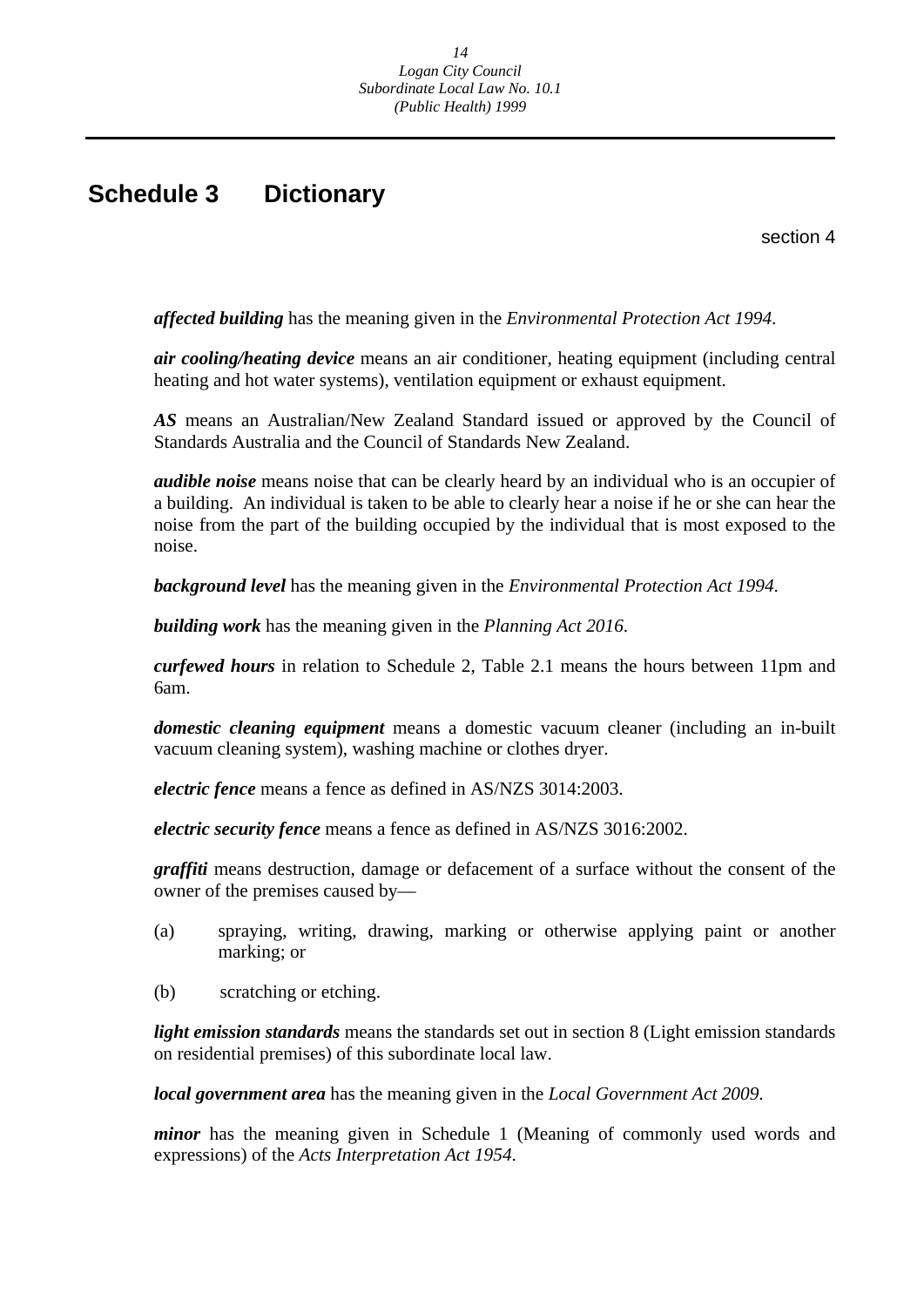*owner-builder permit* means an owner-builder permit under the *Queensland Building and Construction Commission Act 1991*.

*park* has the meaning given in *Local Law No. 5 (Parks, Jetties and Boat Ramps) 2011*.

*planning scheme* means the *Logan Planning Scheme 2015*.

*pre-curfew* in relation to Schedule 2, Table 2.1 means the hours between 6am and 11pm.

*private premises* means premises which is not a public place.

*public place* means—

- (a) a road; or
- (b) trust land; or
- (c) a reserve; or
- (d) premises of which the local government is the owner or occupier.

*Queensland Fire Danger Rating* means a fire danger rating or its equivalent issued by the Australian Government Bureau of Meteorology or its equivalent public sector entity.

*reserve* means land which is placed under the control of the local government pursuant to legislation.

*stagnant*, in relation to water means water that is lacking freshness, motion, flow, progress or change and water that is stale, motionless or still.

#### *substantial* means—

- (a) in relation to a declared fire hazard, that the height, width or length of the material exceeds 2 metres;
- (b) in relation to prescribed water quality standards and substantial amounts of leaf litter, that the leaf litter is covering the surface of the pool in its entirety such that it is apparent normal maintenance is not occurring;
- (c) in relation to prescribed water quality standards and substantial amounts of algae, that algal growth covers  $1m^2$  or more of the swimming pool surface.

*trust land* means land dedicated as a reserve or granted in trust under the *Land Act 1994* and for which the local government is the trustee under the *Land Act 1994.*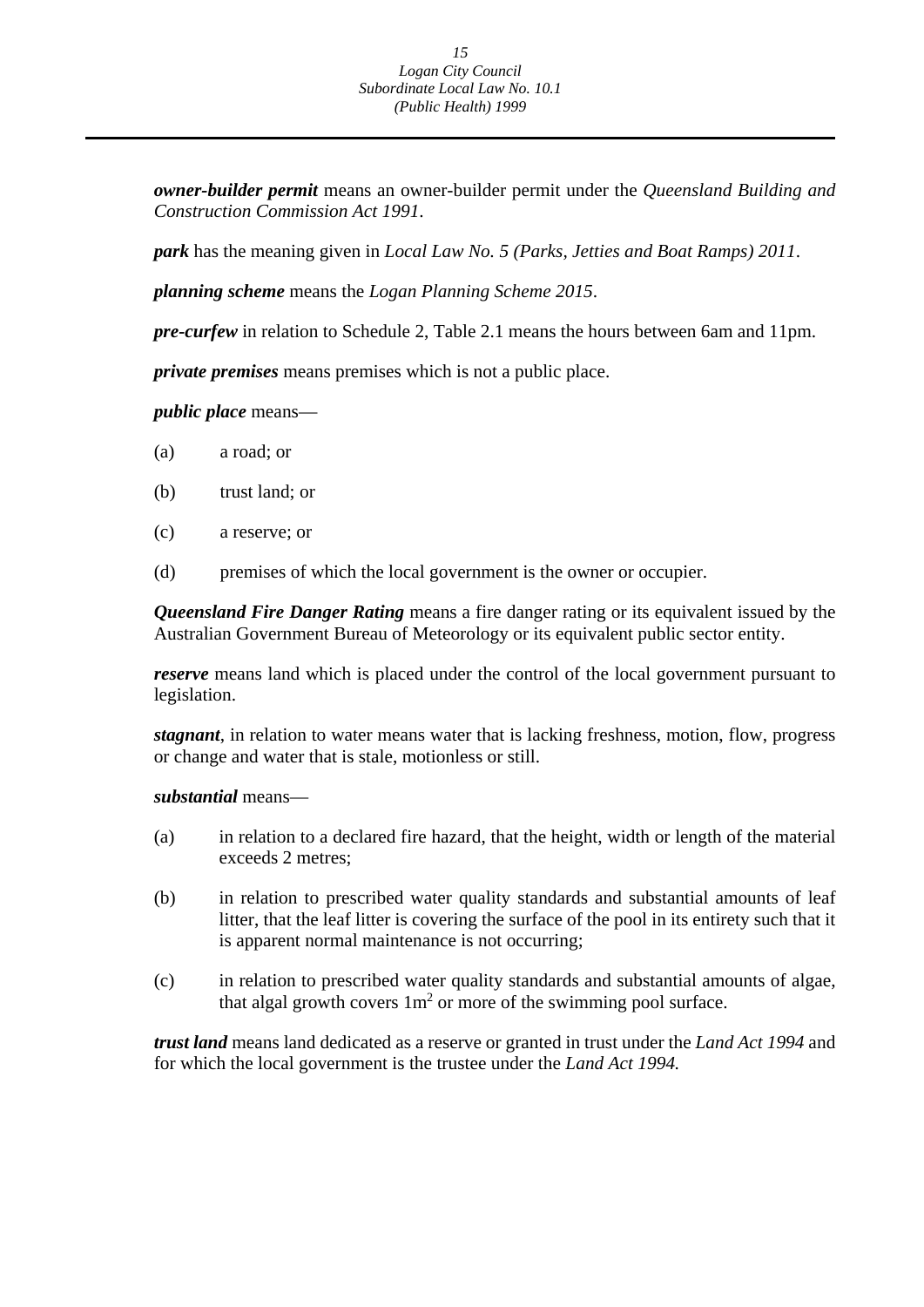### <span id="page-16-0"></span>**Endnotes**

| 1 | <b>Index to Endnotes</b> |                                       |  |
|---|--------------------------|---------------------------------------|--|
|   | $\mathbf{2}$             | Date to which amendments incorporated |  |
|   | 3                        | Key                                   |  |
|   | 4                        | <b>Table of reprints</b>              |  |
|   | 5                        | <b>List of legislation</b>            |  |
|   | 6                        | <b>List of annotations</b>            |  |
|   |                          |                                       |  |

## **2 Date to which amendments incorporated**

This reprint includes all amendments that commenced operation on or before 24 May 2019.

## **3 Key**

Key to abbreviations in list of legislation and annotations

| Key   | <b>Explanation</b> |
|-------|--------------------|
| amd   | = amended          |
| ch    | = chapter          |
| def   | $=$ definition     |
| div   | $=$ division       |
| hdg   | $=$ heading        |
| ins   | $=$ inserted       |
| om    | = omitted          |
| р     | = page             |
| pt    | $=$ part           |
| renum | = renumbered       |
| rep   | = repealed         |
| s     | $=$ section        |
| sch   | = schedule         |
| sdiv  | $=$ subdivision    |
|       |                    |
|       |                    |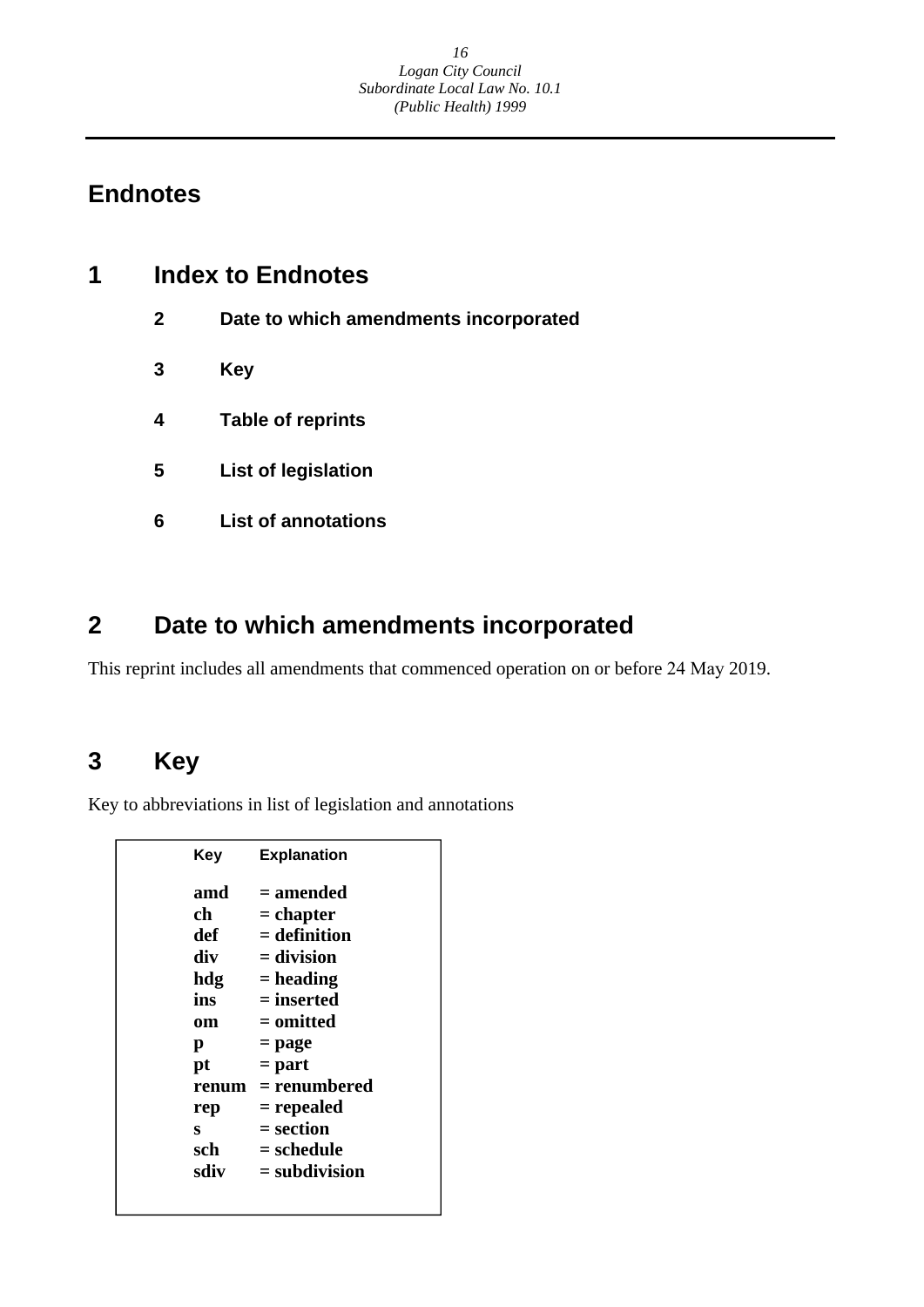#### **4 Table of reprints**

A reprint is issued upon the commencement of an amending instrument. A reprint is given the date of commencement of the amending instrument.

Table of reprints of this subordinate local law

| <b>Reprint</b> | <b>Amendments included</b>                                       | <b>Reprint date</b> |
|----------------|------------------------------------------------------------------|---------------------|
| No.            |                                                                  |                     |
|                |                                                                  |                     |
| 1              | Amending Subordinate Local Law No. 1 (Subordinate                | 28 March 2001       |
|                | Local Law No. 10.1 (Public Health) 1999) 2001                    |                     |
|                |                                                                  |                     |
| 2              | Subordinate<br>Amending<br>Local<br>No.<br>Law<br>$\mathfrak{Z}$ | 12 September 2001   |
|                | (Miscellaneous Subordinate Local Laws) 2001                      |                     |
|                |                                                                  |                     |
| 3              | Amending<br>Subordinate<br>No.<br>Local<br>Law<br>$\prime$       | 29 June 2005        |
|                | (Miscellaneous Subordinate Local Laws) 2005                      |                     |
|                |                                                                  |                     |
| 4              | Subordinate<br>Amending<br>Local<br>No.<br>Law<br>$\overline{4}$ | 17 March 2006       |
|                | (Miscellaneous Subordinate Local Laws) 2005                      |                     |
|                |                                                                  |                     |
| 5              | Amending Subordinate Local Law No. 1 (Subordinate                | 8 November 2006     |
|                | Local Law No. 10.1 (Public Health) 1999) 2006                    |                     |
|                |                                                                  |                     |
| 6              | Subordinate<br>Amending<br>Local<br>No.<br>Law<br>$\mathcal{I}$  | 19 October 2007     |
|                | (Miscellaneous Subordinate Local Laws) 2007                      |                     |
| 7              | Subordinate<br>Local<br>No.<br>$\boldsymbol{l}$                  |                     |
|                | Amending<br>Law                                                  | 14 January 2011     |
|                | (Miscellaneous Subordinate Local Laws) 2010                      |                     |
| 8              | Amending<br>Subordinate<br>Local<br>No.<br>Law<br>$\overline{I}$ | 22 July 2011        |
|                |                                                                  |                     |
|                | (Miscellaneous Subordinate Local Laws) 2011                      |                     |
| 9              | Amending<br>Subordinate<br>No.<br>Local<br>Law<br>1              | 18 May 2015         |
|                | (Miscellaneous Subordinate Local Laws) 2014                      |                     |
|                |                                                                  |                     |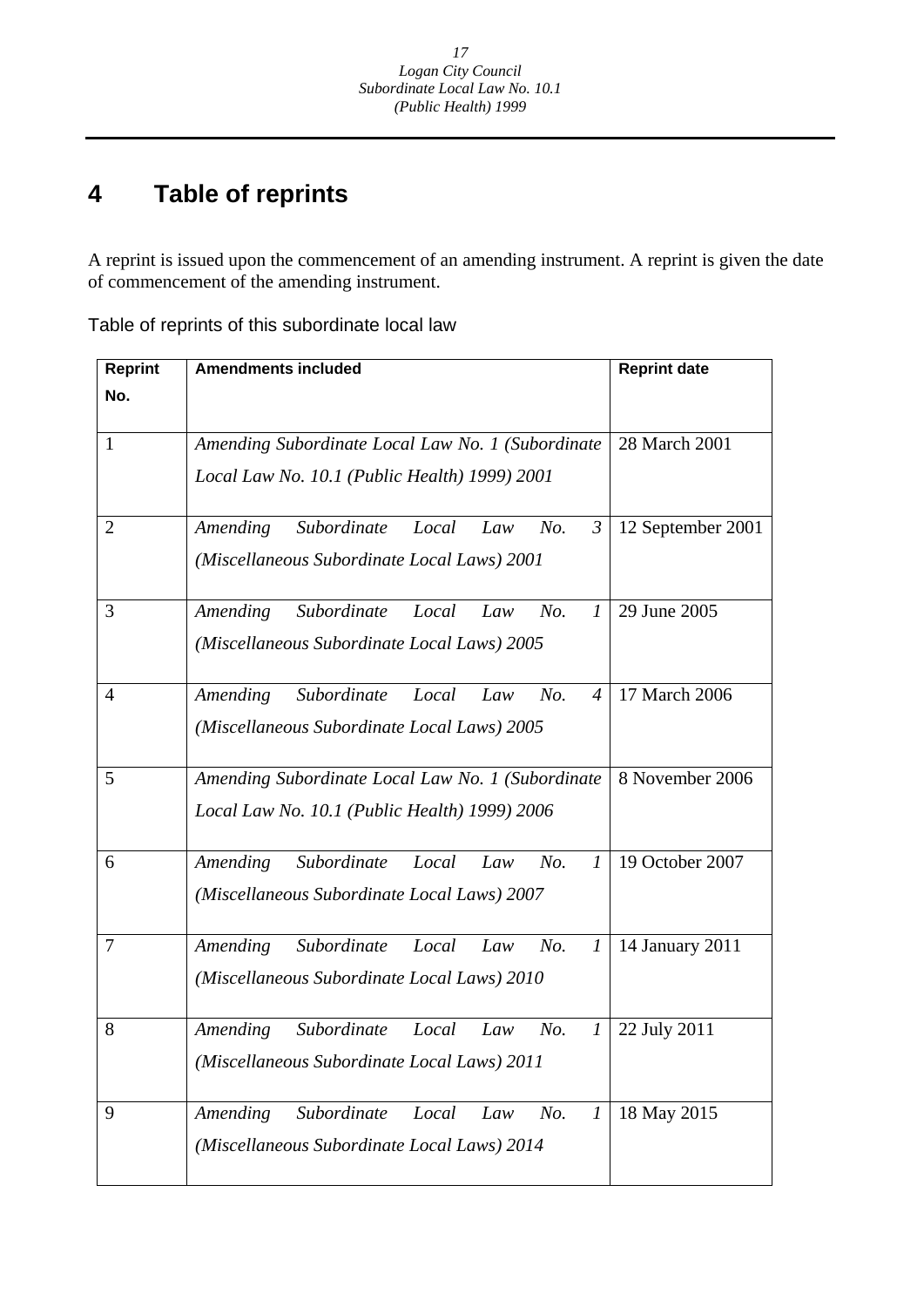| 10 | Amending Subordinate Local Law No. 1 (Subordinate   5 February 2016 |  |
|----|---------------------------------------------------------------------|--|
|    | Local Law No. 10.1 (Public Health) 1999) 2015                       |  |
|    |                                                                     |  |
|    | Subordinate Local Law No. $1 \mid 24$ May 2019<br>Amending          |  |
|    | (Miscellaneous Subordinate Local Laws) 2019                         |  |
|    |                                                                     |  |

## **5 List of legislation**

### **Amending Subordinate Local Laws**

| Amending Subordinate Local Law No. 1 (Subordinate Local Law No. 10.1 (Public Health) 1999) |
|--------------------------------------------------------------------------------------------|
| 2001                                                                                       |
| date of public notice 28 March 2001                                                        |
| Amending Subordinate Local Law No. 3 (Miscellaneous Subordinate Local Laws) 2001           |
| date of public notice 12 September 2001                                                    |
| Amending Subordinate Local Law No. 1 (Miscellaneous Subordinate Local Laws) 2005           |
| date of public notice 29 June 2005                                                         |
| Amending Subordinate Local Law No. 4 (Miscellaneous Subordinate Local Laws) 2005           |
| date of public notice 15 February 2006                                                     |
| Amending Subordinate Local Law No. 1 (Subordinate Local Law No. 10.1 (Public Health) 1999) |
| 2006                                                                                       |
| date of public notice 8 November 2006                                                      |
| Amending Subordinate Local Law No. 1 (Miscellaneous Subordinate Local Laws) 2007           |
| date of public notice 19 October 2007                                                      |
| Amending Subordinate Local Law No. 1 (Miscellaneous Subordinate Local Laws) 2010           |
| date of public notice 14 January 2011                                                      |
| Amending Subordinate Local Law No. 1 (Miscellaneous Subordinate Local Laws) 2011           |
| date of public notice 22 July 2011                                                         |
| Amending Subordinate Local Law No. 1 (Miscellaneous Subordinate Local Laws) 2014           |
| date of public notice 18 May 2015                                                          |
| Amending Subordinate Local Law No. 1 (Subordinate Local Law No. 10.1 (Public Health) 1999) |
| 2015                                                                                       |
| date of public notice 5 February 2016                                                      |
| Amending Subordinate Local Law No. 1 (Miscellaneous Subordinate Local Laws) 2019           |
| date of public notice 24 May 2019                                                          |

## **6 List of annotations**

### **PREAMBLE**

om Amending Subordinate Local Law No. 1 (Miscellaneous Subordinate Local Laws) 2005 s 45

**PART 1**—**PRELIMINARY** 

**Short title**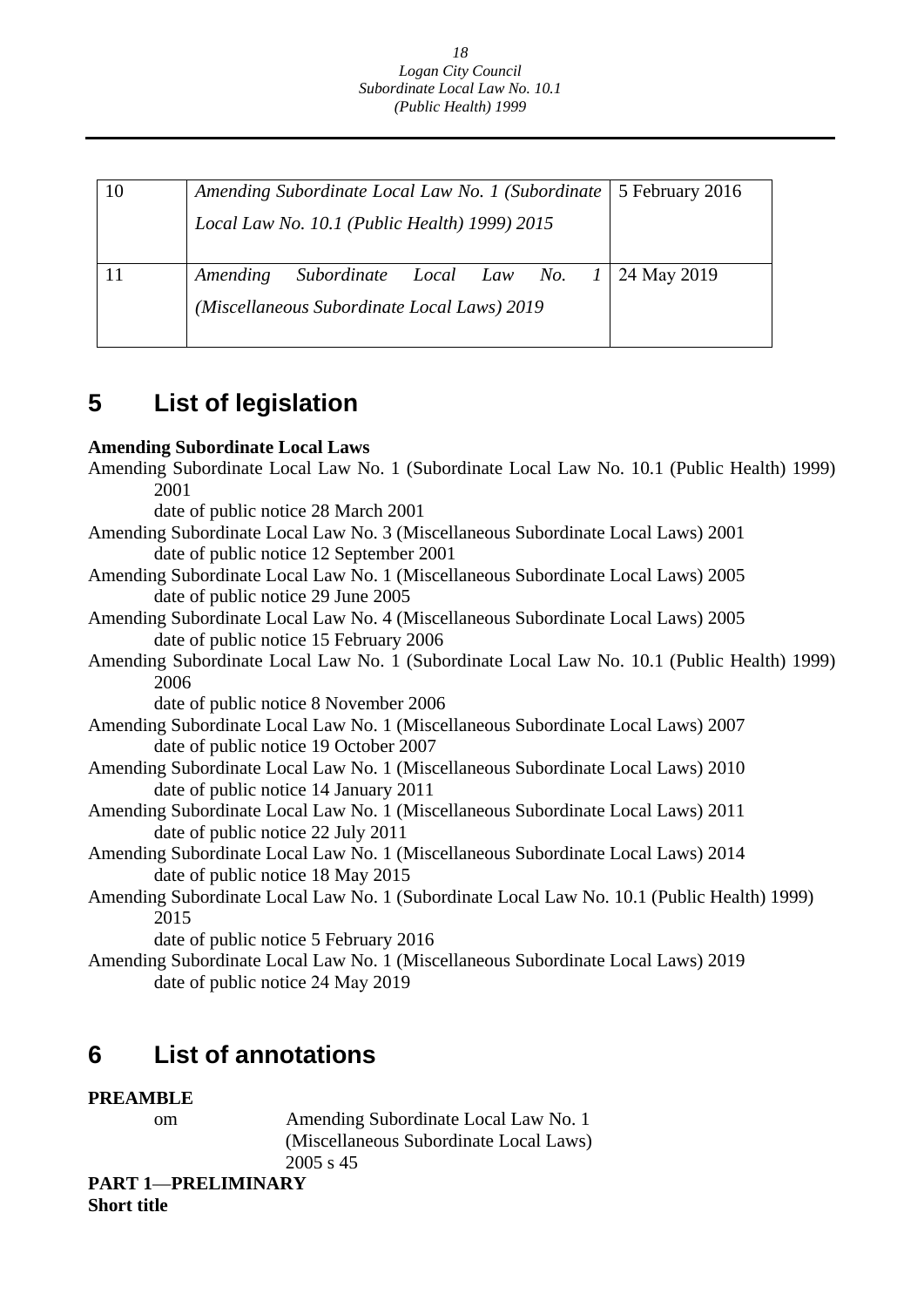| s <sub>1</sub> | amd                               | Amending Subordinate Local Law No. 3<br>(Miscellaneous Subordinate Local Laws)<br>2001 s 147                           |
|----------------|-----------------------------------|------------------------------------------------------------------------------------------------------------------------|
|                | amd                               | Amending Subordinate Local Law No. 1<br>(Miscellaneous Subordinate Local Laws)<br>2005 s 46                            |
|                | <b>Authorising local law</b>      |                                                                                                                        |
| s <sub>2</sub> | ins/renum                         | Amending Subordinate Local Law No. 3<br>(Miscellaneous Subordinate Local Laws)<br>2001 ss 151, 152                     |
| Object         |                                   |                                                                                                                        |
| s <sub>3</sub> | amd/renum                         | Amending Subordinate Local Law No. 3<br>(Miscellaneous Subordinate Local Laws)<br>2001 ss 150, 152                     |
|                | amd                               | Amending Subordinate Local Law No. 1<br>(Miscellaneous Subordinate Local Laws)<br>2005 s 47                            |
|                | amd                               | Amending Subordinate Local Law No. 4 (Miscellaneous<br>Subordinate Local Laws) 2005 s 253                              |
|                | amd                               | Amending Subordinate Local Law No. 4 (Miscellaneous<br>Subordinate Local Laws) 2005 s 262                              |
|                | amd                               | Amending Subordinate Local Law No. 1 (Miscellaneous<br>Subordinate Local Laws) 2010 s 84                               |
|                | <b>Definitions—the dictionary</b> |                                                                                                                        |
| s <sub>4</sub> | amd/renum                         | Amending Subordinate Local Law No. 3<br>(Miscellaneous Subordinate Local Laws)<br>2001 ss 148, 150, 152                |
|                | amd                               | def "habitable room" Amending Subordinate<br>Local Law No. 1 (Miscellaneous Subordinate                                |
|                | amd                               | Local Laws) $2005$ s $48(3)$<br>def "motor vehicle" Amending Subordinate<br>Local Law No. 1 (Miscellaneous Subordinate |
|                | amd                               | Local Laws) $2005$ s $48(1)$<br>def "park" Amending Subordinate Local<br>Law No. 1 (Miscellaneous Subordinate          |
|                | amd hdg                           | Local Laws) 2005 s 48(2)<br>Amending Subordinate Local Law No. 4 (Miscellaneous<br>Subordinate Local Laws) 2005 s 254  |
|                | amd<br><b>PART 2-FIRE HAZARDS</b> | Amending Subordinate Local Law No. 4 (Miscellaneous<br>Subordinate Local Laws) 2005 s 254                              |
|                |                                   |                                                                                                                        |

### **Declared fire hazard**

| s <sub>5</sub> | renum | Amending Subordinate Local Law No. 3<br>(Miscellaneous Subordinate Local Laws)<br>2001 s 152                  |
|----------------|-------|---------------------------------------------------------------------------------------------------------------|
|                | amd   | Amending Subordinate Local Law No. 1<br>(Miscellaneous Subordinate Local Laws)<br>$2005$ ss $52(1)$ , $52(2)$ |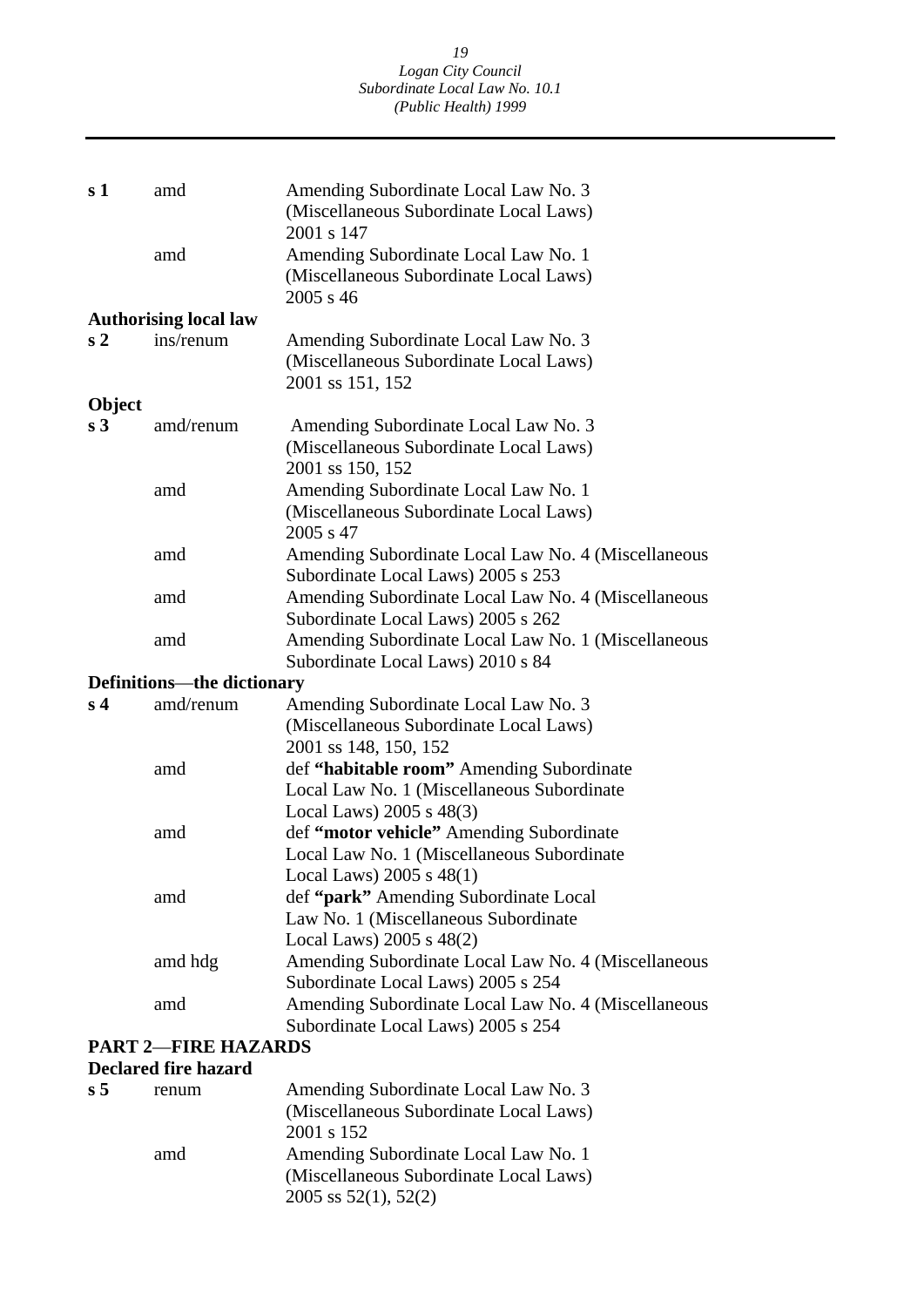|                | amd                                         | Amending Subordinate Local Law No. 4 (Miscellaneous                               |
|----------------|---------------------------------------------|-----------------------------------------------------------------------------------|
|                |                                             | Subordinate Local Laws) 2005 s 255                                                |
|                | amd                                         | Amending Subordinate Local Law No. 4 (Miscellaneous                               |
|                |                                             | Subordinate Local Laws) 2005 s 262                                                |
|                | amd                                         | Amending Subordinate Local Law No. 1 (Miscellaneous                               |
|                |                                             | Subordinate Local Laws) 2007 s 34                                                 |
|                | amd                                         | Amending Subordinate Local Law No. 1 (Miscellaneous                               |
|                |                                             | Subordinate Local Laws) 2010 s 85                                                 |
|                |                                             | Open fire requirements for premises with an area of 4000m <sup>2</sup> or greater |
| s 5A           | ins                                         | Amending Subordinate Local Law No. 1                                              |
|                |                                             | (Subordinate Local Law No. 10.1 (Public                                           |
|                |                                             | Health) 1999) 2015 s 4                                                            |
|                |                                             | PART 3-PRESCRIBED WATER QUALITY STANDARDS                                         |
|                | <b>Prescribed water quality standards</b>   |                                                                                   |
| $s\,6$         | renum                                       | Amending Subordinate Local Law No. 3                                              |
|                |                                             | (Miscellaneous Subordinate Local Laws)                                            |
|                |                                             | 2001 s 152                                                                        |
|                | amd                                         | Amending Subordinate Local Law No. 1                                              |
|                |                                             | (Miscellaneous Subordinate Local Laws)                                            |
|                |                                             | 2005 s 52(2)                                                                      |
|                | amd                                         | Amending Subordinate Local Law No. 4 (Miscellaneous                               |
|                |                                             | Subordinate Local Laws) 2005 s 256                                                |
|                | amd                                         | Amending Subordinate Local Law No. 4 (Miscellaneous                               |
|                |                                             | Subordinate Local Laws) 2005 s 262                                                |
|                | amd                                         | Amending Subordinate Local Law No. 1 (Miscellaneous                               |
|                |                                             | Subordinate Local Laws) 2007 s 35                                                 |
|                | amd                                         | Amending Subordinate Local Law No. 1 (Miscellaneous                               |
|                |                                             | Subordinate Local Laws) 2010 s 86                                                 |
|                | amd                                         | Amending Subordinate Local Law No. 1 (Miscellaneous                               |
|                |                                             | Subordinate Local Laws) 2019 s 22                                                 |
|                | <b>PART 4-NOISE NUISANCE</b>                |                                                                                   |
|                | <b>Noise limits on residential premises</b> |                                                                                   |
| s <sub>7</sub> | renum                                       | Amending Subordinate Local Law No. 3                                              |
|                |                                             | (Miscellaneous Subordinate Local Laws)                                            |
|                |                                             | 2001 s 152                                                                        |
|                | amd                                         | Amending Subordinate Local Law No. 1                                              |
|                |                                             | (Miscellaneous Subordinate Local Laws)                                            |
|                |                                             | $2005$ ss $52(1)$ , $52(2)$                                                       |
|                | amd                                         |                                                                                   |
|                |                                             | Amending Subordinate Local Law No. 4 (Miscellaneous                               |
|                |                                             | Subordinate Local Laws) 2005 s 257                                                |
|                | amd                                         | Amending Subordinate Local Law No. 4 (Miscellaneous                               |
|                |                                             | Subordinate Local Laws) 2005 s 262                                                |
|                | amd hdg                                     | Amending Subordinate Local Law No. 1 (Miscellaneous                               |
|                |                                             | Subordinate Local Laws) 2010 s 87                                                 |

amd Amending Subordinate Local Law No. 1 (Miscellaneous

Subordinate Local Laws) 2010 s 87

#### **PART 5**—**LIGHT NUISANCE**

| <b>pt hdg</b> amd |  | Amending Subordinate Local Law No. 1 (Miscellaneous |  |
|-------------------|--|-----------------------------------------------------|--|
|-------------------|--|-----------------------------------------------------|--|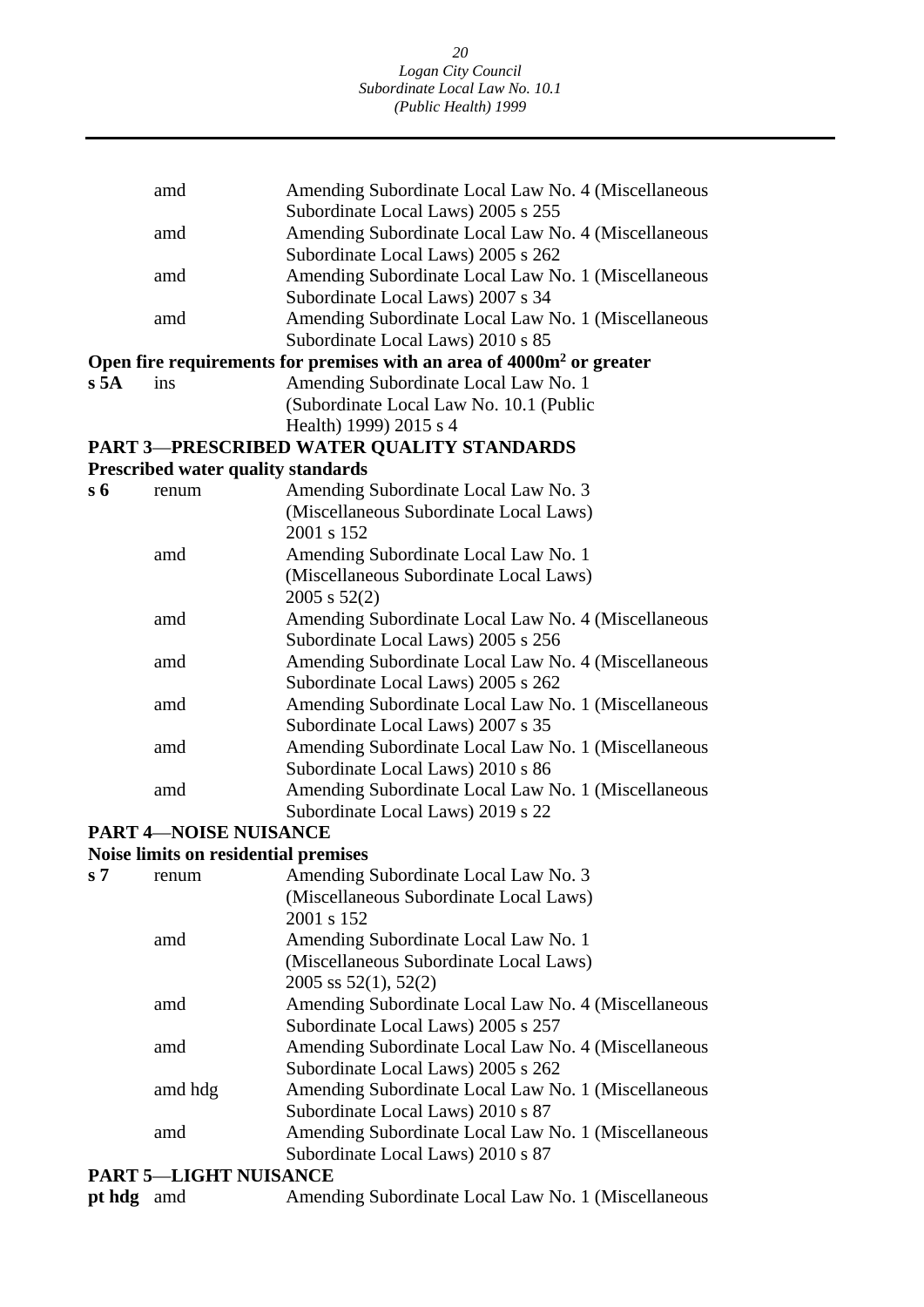|                                                                      |                                             | Subordinate Local Laws) 2010 s 88                                                 |  |  |  |  |
|----------------------------------------------------------------------|---------------------------------------------|-----------------------------------------------------------------------------------|--|--|--|--|
| Light emission standards on residential premises                     |                                             |                                                                                   |  |  |  |  |
| s <sub>8</sub>                                                       | ins                                         | Amending Subordinate Local Law No. 1 (Miscellaneous                               |  |  |  |  |
|                                                                      |                                             | Subordinate Local Laws) 2010 s 88                                                 |  |  |  |  |
|                                                                      | amd                                         | Amending Subordinate Local Law No. 1 (Miscellaneous                               |  |  |  |  |
| Subordinate Local Laws) 2019 s 23<br><b>PART 6-DANGEROUS FENCING</b> |                                             |                                                                                   |  |  |  |  |
| pt hdg renum                                                         |                                             | Amending Subordinate Local Law No. 1 (Miscellaneous                               |  |  |  |  |
|                                                                      |                                             | Subordinate Local Laws) 2010 s 88                                                 |  |  |  |  |
|                                                                      | <b>Dangerous fencing</b>                    |                                                                                   |  |  |  |  |
| s <sub>9</sub>                                                       | renum                                       | Amending Subordinate Local Law No. 3                                              |  |  |  |  |
|                                                                      |                                             | (Miscellaneous Subordinate Local Laws)                                            |  |  |  |  |
|                                                                      |                                             | 2001 s 152                                                                        |  |  |  |  |
|                                                                      | amd                                         | Amending Subordinate Local Law No. 1                                              |  |  |  |  |
|                                                                      |                                             | (Miscellaneous Subordinate Local Laws)                                            |  |  |  |  |
|                                                                      |                                             | 2005 ss $52(1)$ , $52(2)$                                                         |  |  |  |  |
|                                                                      | amd                                         | Amending Subordinate Local Law No. 4 (Miscellaneous                               |  |  |  |  |
|                                                                      |                                             | Subordinate Local Laws) 2005 s 258                                                |  |  |  |  |
|                                                                      | amd                                         | Amending Subordinate Local Law No. 4 (Miscellaneous                               |  |  |  |  |
|                                                                      |                                             | Subordinate Local Laws) 2005 s 262                                                |  |  |  |  |
|                                                                      | renum/amd                                   | Amending Subordinate Local Law No. 1 (Miscellaneous                               |  |  |  |  |
|                                                                      |                                             | Subordinate Local Laws) 2010 ss 88, 89                                            |  |  |  |  |
|                                                                      | amd                                         | Amending Subordinate Local Law No. 1 (Miscellaneous                               |  |  |  |  |
|                                                                      |                                             | Subordinate Local Laws) 2011 s 29                                                 |  |  |  |  |
|                                                                      | amd                                         | Amending Subordinate Local Law No. 1 (Miscellaneous                               |  |  |  |  |
|                                                                      |                                             | Subordinate Local Laws) 2014 ss 28(1), 28(2), 28(3)                               |  |  |  |  |
|                                                                      |                                             | <b>PART 7-REGULATION OF SHOPPING TROLLEYS</b>                                     |  |  |  |  |
| pt hdg amd                                                           |                                             | Amending Subordinate Local Law No. 1 (Miscellaneous                               |  |  |  |  |
|                                                                      |                                             | Subordinate Local Laws) 2010 s 90                                                 |  |  |  |  |
|                                                                      |                                             | Retailers that are exempt from implementing a shopping trolley containment system |  |  |  |  |
| s 10                                                                 | ins                                         | Amending Subordinate Local Law No. 1 (Miscellaneous                               |  |  |  |  |
|                                                                      |                                             | Subordinate Local Laws) 2010 s 90                                                 |  |  |  |  |
|                                                                      | <b>Shopping trolley containment systems</b> |                                                                                   |  |  |  |  |
| s 11                                                                 | ins                                         | Amending Subordinate Local Law No. 1 (Miscellaneous                               |  |  |  |  |
|                                                                      |                                             | Subordinate Local Laws) 2010 s 90                                                 |  |  |  |  |
|                                                                      | amd                                         | Amending Subordinate Local Law No. 1 (Miscellaneous                               |  |  |  |  |
|                                                                      |                                             | Subordinate Local Laws) 2011 s 30                                                 |  |  |  |  |
|                                                                      |                                             | <b>PART 8-NUISANCES DEEMED TO EXIST</b>                                           |  |  |  |  |
| pt hdg renum                                                         |                                             | Amending Subordinate Local Law No. 1 (Miscellaneous                               |  |  |  |  |
|                                                                      |                                             | Subordinate Local Laws) 2010 s 90                                                 |  |  |  |  |
|                                                                      | <b>Nuisances deemed to exist</b>            |                                                                                   |  |  |  |  |
| s <sub>12</sub>                                                      | amd                                         | Amending Subordinate Local Law No. 1                                              |  |  |  |  |
|                                                                      |                                             | (Subordinate Local Law No. 10.1 (Public                                           |  |  |  |  |
|                                                                      |                                             | Health) 1999) 2001 s 5                                                            |  |  |  |  |
|                                                                      | renum                                       | Amending Subordinate Local Law No. 3                                              |  |  |  |  |
|                                                                      |                                             | (Miscellaneous Subordinate Local Laws)                                            |  |  |  |  |
|                                                                      |                                             | 2001 s 152                                                                        |  |  |  |  |
|                                                                      | amd                                         | Amending Subordinate Local Law No. 1                                              |  |  |  |  |
|                                                                      |                                             |                                                                                   |  |  |  |  |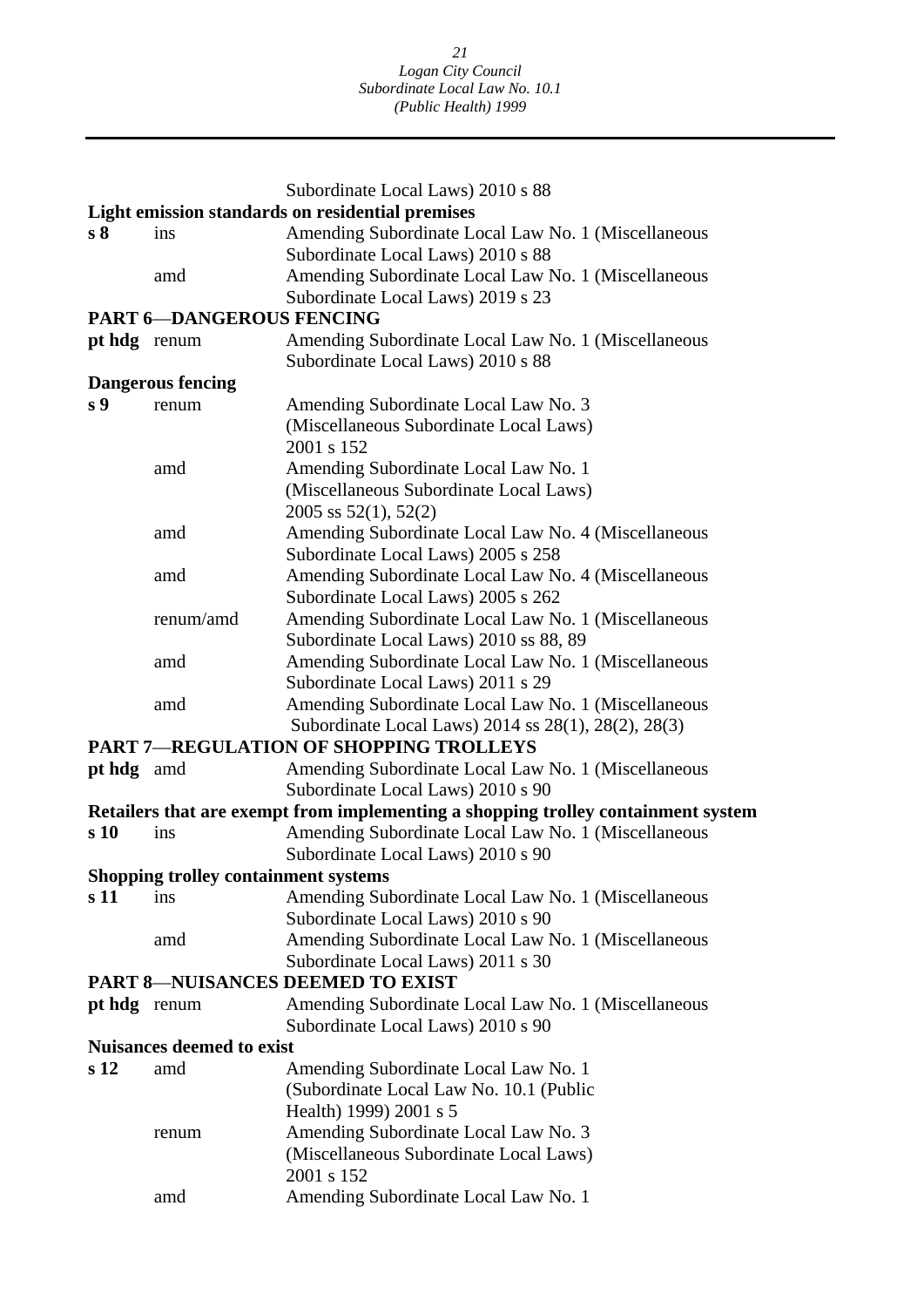|                              |                                      | (Miscellaneous Subordinate Local Laws)                                                                 |  |  |  |
|------------------------------|--------------------------------------|--------------------------------------------------------------------------------------------------------|--|--|--|
|                              |                                      | $2005$ s $52(2)$                                                                                       |  |  |  |
|                              | amd                                  | Amending Subordinate Local Law No. 4 (Miscellaneous                                                    |  |  |  |
|                              |                                      | Subordinate Local Laws) 2005 s 259                                                                     |  |  |  |
|                              | amd                                  | Amending Subordinate Local Law No. 4 (Miscellaneous                                                    |  |  |  |
|                              |                                      | Subordinate Local Laws) 2005 s 262                                                                     |  |  |  |
|                              | amd                                  | Amending Subordinate Local Law No. 1 (Subordinate<br>Local Law No. 10.1 (Public Health) 1999) 2006 s 4 |  |  |  |
|                              | renum/amd                            | Amending Subordinate Local Law No. 1 (Miscellaneous                                                    |  |  |  |
|                              |                                      | Subordinate Local Laws) 2010 ss 90, 91                                                                 |  |  |  |
|                              | amd                                  | Amending Subordinate Local Law No. 1 (Miscellaneous                                                    |  |  |  |
|                              |                                      | Subordinate Local Laws) 2011 s 31                                                                      |  |  |  |
|                              | amd                                  | Amending Subordinate Local Law No. 1 (Miscellaneous                                                    |  |  |  |
|                              |                                      | Subordinate Local Laws) 2019 s 24                                                                      |  |  |  |
|                              |                                      | <b>PART 8-NUISANCES DEEMED NOT TO EXIST</b>                                                            |  |  |  |
|                              | pt hdg renum                         | Amending Subordinate Local Law No. 1 (Miscellaneous                                                    |  |  |  |
|                              |                                      | Subordinate Local Laws) 2010 s 90                                                                      |  |  |  |
|                              | <b>Nuisances deemed not to exist</b> |                                                                                                        |  |  |  |
| s <sub>13</sub>              | amd/renum                            | Amending Subordinate Local Law No. 3                                                                   |  |  |  |
|                              |                                      | (Miscellaneous Subordinate Local Laws)                                                                 |  |  |  |
|                              |                                      | 2001 ss 149, 152                                                                                       |  |  |  |
|                              | amd                                  | Amending Subordinate Local Law No. 1                                                                   |  |  |  |
|                              |                                      | (Miscellaneous Subordinate Local Laws)                                                                 |  |  |  |
|                              |                                      | 2005 ss 49, 52(1), 52(2)                                                                               |  |  |  |
|                              | amd                                  | Amending Subordinate Local Law No. 4 (Miscellaneous                                                    |  |  |  |
|                              |                                      | Subordinate Local Laws) 2005 s 260                                                                     |  |  |  |
|                              | amd                                  | Amending Subordinate Local Law No. 4 (Miscellaneous                                                    |  |  |  |
|                              |                                      | Subordinate Local Laws) 2005 s 262                                                                     |  |  |  |
|                              | renum/amd                            | Amending Subordinate Local Law No. 1 (Miscellaneous                                                    |  |  |  |
|                              |                                      | Subordinate Local Laws) 2010 ss 90, 92                                                                 |  |  |  |
|                              | amd                                  | Amending Subordinate Local Law No. 1 (Miscellaneous                                                    |  |  |  |
|                              |                                      | Subordinate Local Laws) 2011 s 32                                                                      |  |  |  |
|                              | <b>SCHEDULE 1-NOISE LIMITS</b>       |                                                                                                        |  |  |  |
|                              | ins                                  | Amending Subordinate Local Law No. 1 (Miscellaneous                                                    |  |  |  |
|                              |                                      | Subordinate Local Laws) 2010 s 94                                                                      |  |  |  |
|                              | amd                                  | Amending Subordinate Local Law No. 1 (Miscellaneous<br>Subordinate Local Laws) 2011 s 33               |  |  |  |
|                              | <b>SCHEDULE 2</b>                    |                                                                                                        |  |  |  |
|                              | ins                                  | Amending Subordinate Local Law No. 1 (Miscellaneous                                                    |  |  |  |
|                              |                                      | Subordinate Local Laws) 2010 s 95                                                                      |  |  |  |
| <b>SCHEDULE 3-DICTIONARY</b> |                                      |                                                                                                        |  |  |  |
|                              | ins                                  | Amending Subordinate Local Law No. 4 (Miscellaneous                                                    |  |  |  |
|                              |                                      | Subordinate Local Laws) 2005 s 261                                                                     |  |  |  |
| sch hdg renum                |                                      | Amending Subordinate Local Law No. 1 (Miscellaneous                                                    |  |  |  |
|                              |                                      | Subordinate Local Laws) 2010 s 93                                                                      |  |  |  |
|                              | om                                   | def adjusted average maximum A weighted sound pressure level                                           |  |  |  |
|                              |                                      | Amending Subordinate Local Law No. 1 (Miscellaneous                                                    |  |  |  |
|                              |                                      | Subordinate Local Laws) 2010 s 96                                                                      |  |  |  |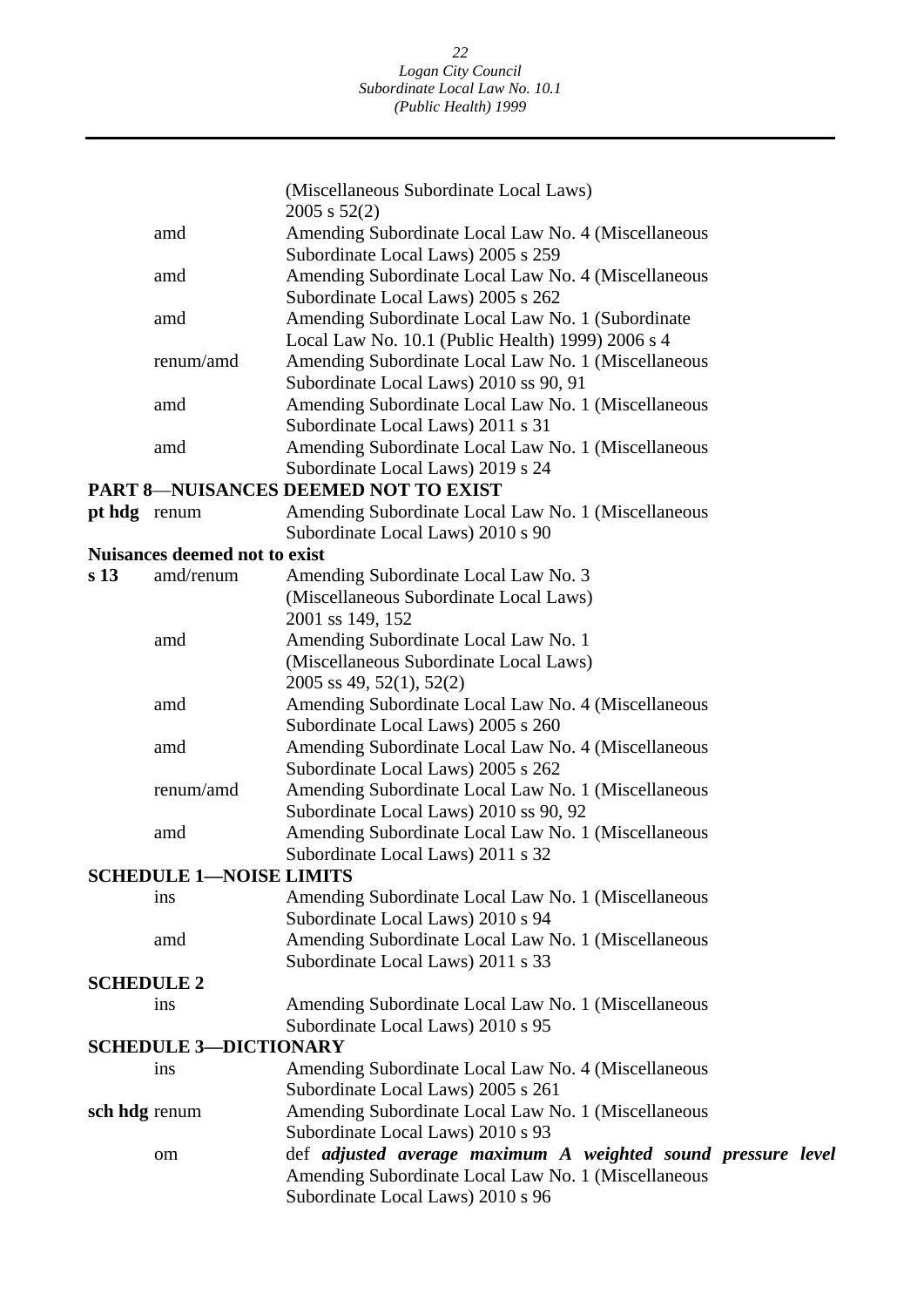| ins        | def <i>affected building</i> Amending Subordinate Local Law No. 1<br>(Miscellaneous Subordinate Local Laws) 2010 s 96       |
|------------|-----------------------------------------------------------------------------------------------------------------------------|
| amd        | def air cooling/heating device Amending Subordinate Local Law No. 1<br>(Miscellaneous Subordinate Local Laws) 2010 s 96     |
| ins        | def <i>audible noise</i> Amending Subordinate Local Law No. 1 (Miscellaneous                                                |
|            | Subordinate Local Laws) 2010 s 96                                                                                           |
| amd        | def <b>background level</b> Amending Subordinate Local Law No. 1                                                            |
|            | (Miscellaneous Subordinate Local Laws) 2010 s 96                                                                            |
| amd        | def <b>building work</b> Amending Subordinate Local Law No. 1                                                               |
|            | (Miscellaneous Subordinate Local Laws) 2010 s 96<br>def business premises Amending Subordinate Local Law No. 1              |
| om         | (Miscellaneous Subordinate Local Laws) 2010 s 96                                                                            |
| om         | def <i>developed</i> Amending Subordinate Local Law No. 1                                                                   |
|            | (Miscellaneous Subordinate Local Laws) 2010 s 96                                                                            |
| om         | def <i>domestic pool pump</i> Amending Subordinate Local Law No. 1                                                          |
|            | (Miscellaneous Subordinate Local Laws) 2010 s 96                                                                            |
| om         | def dwelling Amending Subordinate Local Law No. 1                                                                           |
|            | (Miscellaneous Subordinate Local Laws) 2010 s 96                                                                            |
| om         | def <i>dwelling unit</i> Amending Subordinate Local Law No. 1                                                               |
|            | (Miscellaneous Subordinate Local Laws) 2010 s 96                                                                            |
| ins        | def <i>electric fence</i> Amending Subordinate Local Law No. 1                                                              |
|            | (Miscellaneous Subordinate Local Laws) 2010 s 96                                                                            |
| ins        | def <i>electric security fence</i> Amending Subordinate Local Law No. 1                                                     |
|            | (Miscellaneous Subordinate Local Laws) 2010 s 96                                                                            |
| om         | def <i>habitable room</i> Amending Subordinate Local Law No. 1<br>(Miscellaneous Subordinate Local Laws) 2010 s 96          |
| om         | def <i>intrusive</i> Amending Subordinate Local Law No. 1                                                                   |
|            | (Miscellaneous Subordinate Local Laws) 2010 s 96                                                                            |
| <i>ins</i> | def light emission standards Amending Subordinate Local Law No. 1                                                           |
|            | (Miscellaneous Subordinate Local Laws) 2010 s 96                                                                            |
| ins        | def local government area Amending Subordinate Local Law No. 1                                                              |
|            | (Miscellaneous Subordinate Local Laws) 2010 s 96                                                                            |
| 1ns        | def <i>minor</i> Amending Subordinate Local Law No. 1                                                                       |
|            | (Subordinate Local Law No. 10.1 (Public Health) 1999) 2015 s 5(1)                                                           |
| ins        | def owner-builder permit Amending Subordinate Local Law No. 1                                                               |
|            | (Miscellaneous Subordinate Local Laws) 2010 s 96                                                                            |
| om         | def noise sensitive place Amending Subordinate Local Law No. 1                                                              |
|            | (Miscellaneous Subordinate Local Laws) 2010 s 96                                                                            |
| Ins        | def <i>planning scheme</i> Amending Subordinate Local Law No. 1                                                             |
|            | (Miscellaneous Subordinate Local Laws) 2014 s 28(4)<br>def <i>plant cutting device</i> Amending Subordinate Local Law No. 1 |
| om         | (Miscellaneous Subordinate Local Laws) 2010 s 96                                                                            |
| om         | def power tool Amending Subordinate Local Law No. 1                                                                         |
|            | (Miscellaneous Subordinate Local Laws) 2010 s 96                                                                            |
| om         | def <i>private spa pool</i> Amending Subordinate Local Law No. 1                                                            |
|            | (Miscellaneous Subordinate Local Laws) 2010 s 96                                                                            |
| <i>ins</i> | def Queensland Fire Danger Rating Amending Subordinate Local Law                                                            |
|            | No. 1 (Subordinate Local Law No. 10.1 (Public Health) 1999) 2015 s 5(2)                                                     |